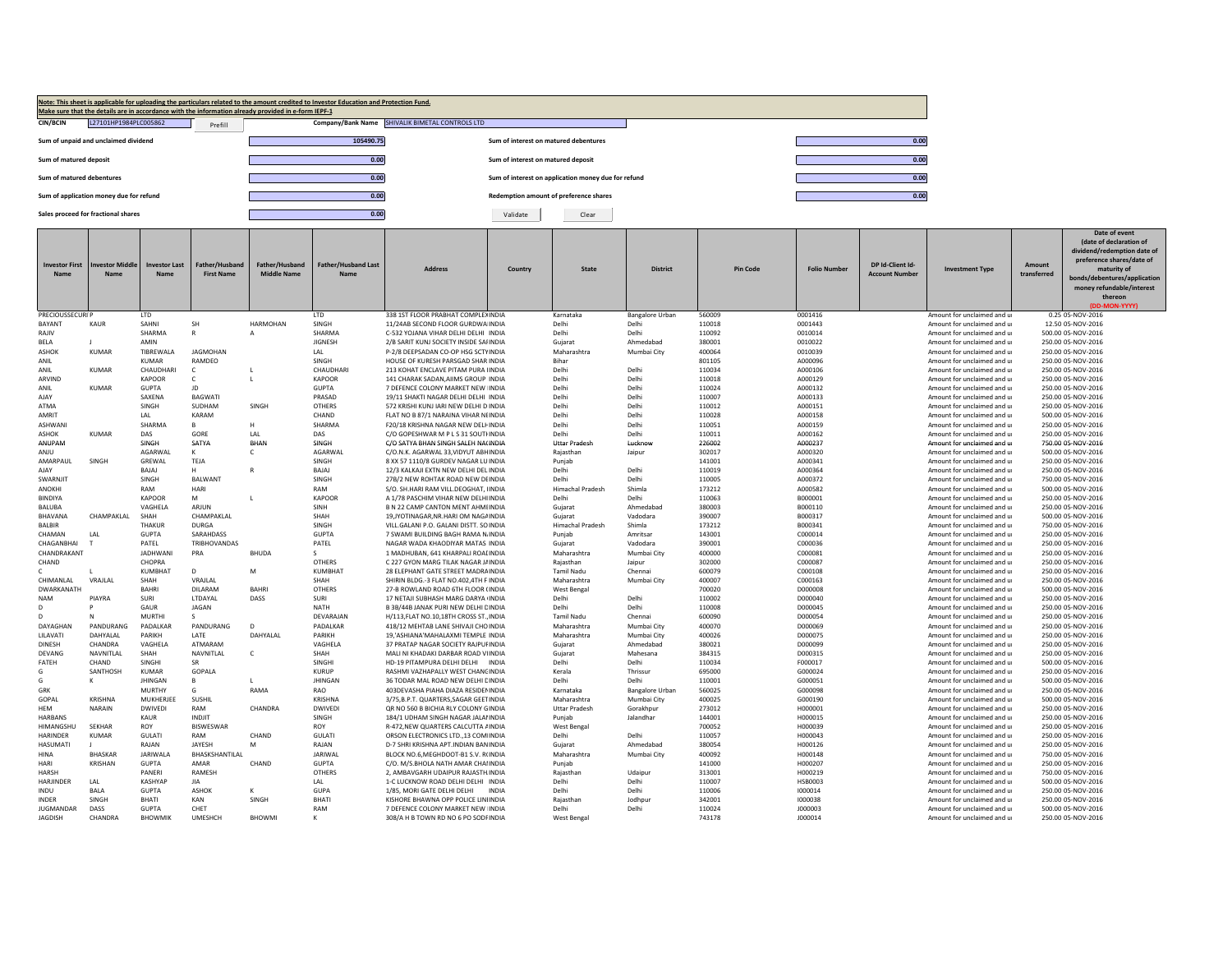| <b>JASBIF</b>    | SINGH            | CHHABRA                          | -S                      | BALWANT         | SINGH                  | 2/12 BLOCK NO I GOVIND NAGAR KINDIA                                    | <b>Uttar Pradesh</b> | Kanpur Nagar           | 208006           | J000019            | Amount for unclaimed and u                               | 250.00 05-NOV-2016                       |
|------------------|------------------|----------------------------------|-------------------------|-----------------|------------------------|------------------------------------------------------------------------|----------------------|------------------------|------------------|--------------------|----------------------------------------------------------|------------------------------------------|
| <b>JUGAL</b>     | <b>KISHORI</b>   | <b>SETH</b>                      | M                       |                 | <b>SETHI</b>           | C-133 VIKAS PURI NEW DELHI DELHINDIA                                   | Delhi                | Delhi                  | 110018           | J000039            | Amount for unclaimed and u                               | 250.00 05-NOV-2016                       |
| <b>JAGMOHAN</b>  | SINGH            | DANG                             | <b>SURJIT</b>           | SINGH           | DANG                   | 404A,, KENMORE COOPT HSG.SOC., IINDIA                                  | Maharashtra          | Mumbai City            | 400058           | J000154            | Amount for unclaimed and u                               | 250.00 05-NOV-2016                       |
| <b>JOGINDER</b>  |                  | SAHNI                            |                         |                 | SAHNI                  | FLAT NO.50-C,BLOCK DG.1 2ND FLRINDIA                                   | Delhi                | Delhi                  | 110018           | J000182            | Amount for unclaimed and u                               | 250.00 05-NOV-2016                       |
| <b>JAYANT</b>    |                  | SIROYA                           |                         |                 | CHAMPALAL              | 21 PALLIAPPAN STREET SOWCARPE INDIA                                    | <b>Tamil Nadu</b>    | Chenna                 | 600079           | J000203            | Amount for unclaimed and u                               | 500.00 05-NOV-2016                       |
| JAYESH           | M                | RAJAN                            |                         |                 | MANABHAI               | D-7 SHRI KRISHNA APT.INDIAN BANINDIA                                   | Rajasthan            |                        | 320054           | J000213            | Amount for unclaimed and u                               | 250.00 05-NOV-2016                       |
| <b>IASHARHAI</b> | C.               | CHHOWALA                         | СННОТА                  |                 | 1 AI                   | 153. SARIAN SOCIETY NR. UMRA JAHNDIA                                   | Guiarat              | Surat                  | 395007           | 1000235            | Amount for unclaimed and u                               | 250.00 05-NOV-2016                       |
| <b>JYOTIBEN</b>  | <b>BHUPENDRA</b> | DESAI                            | <b>BHUPENDRQA</b>       | RANCHODJI       | DESA                   | VANKO MOHOLLO OPP. N.K. TAILOIINDIA                                    | Guiarat              | Valsad                 | 396321           | J000325            | Amount for unclaimed and u                               | 750.00 05-NOV-2016                       |
| KALYAN           | <b>KUMAR</b>     | <b>BHOWMIK</b>                   | <b>JAGADISH</b>         | CH              | <b>BHOWMIK</b>         | 308/A H B TOWN RD NO 6 PO SODFINDIA                                    | <b>West Bengal</b>   |                        | 743178           | K000022            | Amount for unclaimed and u                               | 250.00 05-NOV-2016                       |
| KANAYALAL        |                  | PARTUMAL                         |                         |                 | PARTUMAL               | 1520/8 BHAGIRATH PALACE DELHI IINDIA                                   | Delh                 | Delhi                  | 110006           | K000067            | Amount for unclaimed and u                               | 250.00 05-NOV-2016                       |
| <b>KAMTA</b>     | PRASAD           | <b>JAIN</b>                      |                         |                 | <b>JAIN</b>            | C/O KAYPEE ASSOCIATES 7 RAGHUSINDIA                                    | Delh                 | Delhi                  | 110006           | K000074            | Amount for unclaimed and u                               | 250.00 05-NOV-2016                       |
| KUL              | <b>BHUSHAN</b>   | CHOUDHARY                        | ATTAR                   | CHAND           | CHOUDHARY              | 28/34 WEST PATEL NAGAR NEW DEINDIA                                     | Delh                 | Delhi                  | 110008           | K000081            | Amount for unclaimed and u                               | 250.00 05-NOV-2016                       |
| KARUNAKAR        |                  | <b>AWASTHI</b>                   | SURESH                  |                 | CHANDRA                | 42 VIDHAN SABHA MARG LUCKNOVINDIA                                      | <b>Uttar Pradesh</b> | Lucknow                | 226001           | K000130            | Amount for unclaimed and u                               | 250.00 05-NOV-2016                       |
| MAMLAGAURI       | CHAMPAKLAL       | GAGLANI                          | CHAMPAKLAL              | M               | GAGLALI                | PREENA KAMAGALI HANSOTI ROADINDIA                                      | Maharashtra          | Mumbai City            | 400006           | K000149            | Amount for unclaimed and u                               | 250.00 05-NOV-2016                       |
| KD               | SATHYA           | NARAYANAN                        | <b>KDFVI</b>            | PRASAD          | <b>OTHERS</b>          | NO.140, 4TH CROSS SUNDAR NAGA INDIA                                    | Karnataka            | <b>Bangalore Urban</b> | 560054           | K000210            | Amount for unclaimed and u                               | 250.00 05-NOV-2016                       |
| KAMAI            | RANCHODDAS       | PANCHAL                          | RANCHODDAS              | PANCHAL         | OTHERS                 | 18 MAHESHWAR NIWAS TILAK ROAINDIA                                      | Maharashtra          | Mumbai City            | 400054           | K000215            | Amount for unclaimed and u                               | 250.00 05-NOV-2016                       |
| KOKILA           | DHANVANT         | SHFTH                            | <b>DHANVANT</b>         | SOMCHAND        | SHFTH                  | 197 BAPU KHOTE STREET PYDHONI INDIA                                    | Maharashtra          | Mumbai City            | 400003           | K000217            | Amount for unclaimed and u                               | 250.00 05-NOV-2016                       |
|                  |                  | NAYYAR                           | MUL                     | RAJ             | NAYYAR                 | KOTHI NO.1727.PHASE III B-2 MOH/INDIA                                  | Chandigarh           | Chandigarh             | 160059           | K000244            | Amount for unclaimed and u                               | 250.00 05-NOV-2016                       |
|                  |                  | RAJAVELU                         | N                       | KANDASAMY       | PILLAI                 | A-4, POWER APTS. 25 ZACARIA COL(INDIA                                  | <b>Tamil Nadu</b>    | Chennai                | 600094           | K000295            | Amount for unclaimed and u                               | 250.00 05-NOV-2016                       |
| KV               | CHANDRA          | SEKARAN                          | R                       | ĸ               | VENKATARAMAN           | NO 8/1 SHERFUDDIN ST CHOO LAININDIA                                    | Tamil Nadu           | Chennai                | 600094           | K000317            | Amount for unclaimed and u                               | 500.00 05-NOV-2016                       |
| KANWAI           |                  | <b>UPPAL</b>                     |                         |                 | LIPPAI                 | D 82 PANCHSHEEL ENCLAVE NEW CINDIA                                     | Delhi                | Delhi                  | 110017           | K000332            | Amount for unclaimed and u                               | 250.00 05-NOV-2016                       |
| KAUSHALYA        |                  | ANEJA                            | ASHOK                   | KUMAR           | ANEJA                  | 252 KAR KAR DOOMA DELHI ADMNINDIA                                      | Delhi                | Delhi                  | 110092           | K000347            | Amount for unclaimed and u                               | 250.00 05-NOV-2016                       |
| KAMAI            |                  | RAVAI                            |                         |                 | RAVAI                  | 8. NAKSHETRA APPT. OPP.VIJAY PAHNDIA                                   | Guiarat              | Ahmedabac              | 380009           | K000507            | Amount for unclaimed and u                               | 500.00 05-NOV-2016                       |
| <b>KIRAN</b>     |                  | <b>BHAVSAF</b>                   | HARKISHAN               |                 | <b>BHAVSA</b>          | 1922, UPLI SHERI DHALNI-POLE, AST INDIA                                | Gujarat              | Ahmedabad              | 380001           | K000532            | Amount for unclaimed and u                               | 250.00 05-NOV-2016                       |
| <b>KFTAN</b>     | <b>KFSHAVLAL</b> | PATEL                            |                         |                 | <b>KFSHAVI AI</b>      | 15. RAJ AVENUE THALEJ AHMEDAB INDIA                                    | Gujarat              | Ahmedabad              | 380051           | K000562            | Amount for unclaimed and u                               | 500.00 05-NOV-2016                       |
| KANUBHAI         | SHAMALBHAI       | PATEL                            | SHAMALBHAI              | M               | PATFI                  | PLOT NO.1134/2 SECTOR 3-D GANCINDIA                                    | Gujarat              | Gandhinagar            | 382006           | K000582            | Amount for unclaimed and u                               | 250.00 05-NOV-2016                       |
| KAMAKSHI         |                  | <b>BAI AN</b>                    | KP                      |                 | <b>BAI AN</b>          | C4A/43B JANAK PURI NEW DELHI D INDIA                                   | Delhi                | Delhi                  | 110058           | <b>KSB0015</b>     | Amount for unclaimed and u                               | 250.00 05-NOV-2016                       |
| LOCHHEEDCOMNCC   |                  | LTD                              |                         |                 | LTD                    | 78 AURBINDO MARKET HAUZ KHAS INDIA                                     | Delh                 | Delhi                  | 110016           | L000019            | Amount for unclaimed and u                               | 250.00 05-NOV-2016                       |
| LUBNA            |                  | ABDULA                           | MOHD                    |                 | ABDULA                 | E-37 KALINDI COLONY NEW DELHI [INDIA                                   | Delhi                | Delhi                  | 110065           | L000029            | Amount for unclaimed and u                               | 500.00 05-NOV-2016                       |
| LACHMANDAS       |                  | MATWANI                          | RATAN                   | CHAND           | <b>MATWAN</b>          | FLAT NO.402, 4TH FLOOR, GODAWAINDIA                                    | Maharashtra          | Mumbai Suburban        | 421005           | L000035            | Amount for unclaimed and u                               | 250.00 05-NOV-2016                       |
| LAKSHMI          |                  | SRINIVASAN                       |                         |                 | SRINIVASAN             | J 3 BARC COLONY SARVODAYA EST/INDIA                                    | Maharashtra          | Mumbai City            | 400071           | L000043            | Amount for unclaimed and u                               | 250.00 05-NOV-2016                       |
| LAKHINDER        |                  | SINGH                            | GIRRAJ                  |                 | SINGH                  | 858 ARUN VIHAR SECTOR-37 NOID/INDIA                                    | <b>Uttar Pradesh</b> | Ghaziabad              | 201301           | L000096            | Amount for unclaimed and u                               | 250.00 05-NOV-2016                       |
| LAKSHM           |                  | PRAKASH                          | KR                      |                 | PRAKASH                | C/O.MR.A.KALYANARAMAN, PLOT IINDIA                                     | <b>Tamil Nadu</b>    | Chenna                 | 600088           | L000128            | Amount for unclaimed and u                               | 1000.00 05-NOV-2016                      |
| MADAN            | GOPAL            | <b>GUPTA</b>                     | <b>RADHEY</b>           |                 | SHYAM                  | 4294/5 JAI MATA MARKET TRI NAG INDIA                                   | Delh                 | Delhi                  | 110035           | M000016            | Amount for unclaimed and u                               | 250.00 05-NOV-2016                       |
| MANI             |                  | MADHUKAR                         |                         |                 | BHURAMALL              | 9 PUSA ROAD NEW DELHI DELHI INDIA                                      | Delh                 | Delhi                  | 110005           | M000067            | Amount for unclaimed and u                               | 250.00 05-NOV-2016                       |
| M                | PRADFFP          | <b>NAMBIAR</b>                   | TV                      | BALAKRISHNA     | NAMBIAR                | REGIMENTAL MEDICAL OFFICER 7 CINDIA                                    | Delh                 | Delhi                  |                  | 110011 M000080     | Amount for unclaimed and u                               | 250.00 05-NOV-2016                       |
| MAHENDER         | <b>KUMAR</b>     | BAJAJ                            | SOHAN                   | LAL             | BAJAJ                  | HOUSE NO 1246 KATRA HUSAIN MIINDIA                                     | Delh                 | Delhi                  | 110006           | M000099            | Amount for unclaimed and u                               | 250.00 05-NOV-2016                       |
| MAJID            | <b>USMAN</b>     | MILLWALA                         |                         |                 | <b>USMAN</b>           | 148 HAWA MANZIL 2ND FLOOR AG. INDIA                                    | Maharashtra          | Mumbai City            | 400011           | M000136            | Amount for unclaimed and u                               | 250.00 05-NOV-2016                       |
| <b>MADHURA</b>   | PRAKASH          | KULKARNI                         | PRAKASH                 |                 | DATTATRAYA             | A/3 SWAT GANGA, ANAND NAGAR INDIA                                      | Maharashtra          | Mumbai City            | 400062           | M000137            | Amount for unclaimed and u                               | 250.00 05-NOV-2016                       |
| MANIU            | MANOI            | SHAH                             | <b>MANOI</b>            | PUKHRA          | SHAH                   | 4 B DHAWAR FLATS SHAHPUR BHAUNDIA                                      | Guiarat              | Ahmedabad              | 380001           | M000184            | Amount for unclaimed and u                               | 250.00 05-NOV-2016                       |
|                  | ĸ                | SHAMALA                          | M                       | KRISHNAIAH      | SETTY                  | 10 MANJU NATHA NILAYA OUTHOL INDIA                                     | Karnataka            | <b>Bangalore Urban</b> | 560018           | M000224            | Amount for unclaimed and u                               | 500.00 05-NOV-2016                       |
| MEHIARFEN        | <b>ABDUI</b>     | MOTI                             | ABDUL                   | SATTAR          | MOTI                   | 184 DMODMOWTF PARK ROAD GUINDIA                                        | Maharashtra          | Mumbai City            | 400050           | M000228            | Amount for unclaimed and u                               | 250.00 05-NOV-2016                       |
| MARI             | MANICKSHA        | PAURI                            | <b>MS</b>               |                 | PAURI                  | SRISHTI COMPLEX SEC. II MIREN ROINDIA                                  | Maharashtra          | Mumbai Suburban        | 401103           | M000230            | Amount for unclaimed and u                               | 250.00 05-NOV-2016                       |
| MINAXI           | KIRTI            | SHETH                            | KIRTI                   | SOMCHAND        | SHETH                  | I-17/23 MAHAVIR NGR, COOP SOC IINDIA                                   | Maharashtra          | Mumbai City            | 400067           | M000231            | Amount for unclaimed and u                               | 500.00 05-NOV-2016                       |
| <b>MOHINDER</b>  |                  | KAUR                             | ATMA                    | SINGH           | MANGA1                 | 178 SECTOR 19-A CHANDIGARH UNINDIA                                     | Chandigarh           | Chandigarh             | 160019           | M000253            | Amount for unclaimed and u                               | 250.00 05-NOV-2016                       |
| MANAKCHAND       |                  | MODI                             | FATEHLAL                |                 | MODI                   | D-185, MANGAL MARG BAPU NAGA INDIA                                     | Raiasthan            | Jaipur                 | 302015           | M000279            | Amount for unclaimed and u                               | 500.00 05-NOV-2016                       |
| MADHU            |                  | KATTIDATHI                       | KR                      | <b>BHASKARA</b> | <b>RAO</b>             | C/O CENTRAL WARE HOUSE NEAR I INDIA                                    | Andhra Pradesh       |                        | 516004           | M000354            | Amount for unclaimed and u                               | 250.00 05-NOV-2016                       |
| MASTER           |                  | <b>ADITYAN</b>                   |                         |                 | VISWESWARAN            | FLAT NO.7 2ND FLOOR 17 WARREN INDIA                                    | <b>Tamil Nadu</b>    | Chenna                 | 600004           | M000357            | Amount for unclaimed and u                               | 250.00 05-NOV-2016                       |
| <b>MRIDULA</b>   |                  | <b>SINGHA</b>                    | DAIIP                   |                 | <b>SINGHA</b>          | C/O MR.DALIP SINGHA.WELCOMGFINDIA                                      | Karnataka            | Dakshina Kannada       | 576119           | M000518            | Amount for unclaimed and u                               | 250.00 05-NOV-2016                       |
| <b>MFGHIRFN</b>  | KANII            | PATFI                            | KANJIBHAI               |                 | PATFI                  | BHARAT AGRO MAIN BAZAR, BHAC INDIA                                     | Guiarat              | Kachchh                | 370140           | M000583            | Amount for unclaimed and u                               | 500.00 05-NOV-2016                       |
| NEELAM           | RANI             | ASIIA                            | MAHESH                  |                 | <b>KUMAF</b>           | B-7 100/2 SAFDARJANG ENCLAVE NINDIA                                    | Delhi                | Delhi                  | 110029           | N000044            | Amount for unclaimed and u                               | 250.00 05-NOV-2016                       |
| NEELAM           |                  | ARORA                            |                         |                 | <b>DINANATH</b>        | A 74 AMRIT PURI GARHI SRI NIWAS INDIA                                  | Delhi                | Delhi                  | 110065           | N000048            | Amount for unclaimed and u                               | 250.00 05-NOV-2016                       |
|                  | D.               | PURUSHOTAM                       | <b>N</b>                | DAMODHARAM      | PILLAI                 | C/O. RAJENDRA INVESTMENT 146 NINDIA                                    | <b>Tamil Nadu</b>    | Chenna                 | 600079           | N000226            | Amount for unclaimed and u                               | 250.00 05-NOV-2016                       |
| NARASIMHA        | <b>MOORTHY</b>   | NYSHADHAM                        |                         |                 | <b>MOORTHY</b>         | ZOROASTRIAN BUILDING GROUND INDIA                                      | Maharashtra          | Mumbai City            | 400023           | N000230            | Amount for unclaimed and u                               | 250.00 05-NOV-2016                       |
| <b>NARINDER</b>  | KUMAR            | MFHANDRU                         | TARA                    |                 | CHAND                  | SH.A.D. RAIPAL G-1A. MUKHRAK G/INDIA                                   | Delhi                | Delhi                  | 110018           | N000234            | Amount for unclaimed and u                               | 750.00 05-NOV-2016                       |
| NIKHII           | KUMR             | SIDHANTA                         | <b>NIRMAI</b>           | KR              | SIDHANTA               | 11 OLD BALLY GUNJ 2ND LANE CAL(INDIA                                   | West Benga           |                        | 700019           | N000240            | Amount for unclaimed and u                               | 750.00 05-NOV-2016                       |
| <b>NIRUPMA</b>   |                  | RAVAL                            |                         |                 | RAVAL                  | 8. NAKSHETRA APPT, OPP VIJAY PAHNDIA                                   | Gujarat              | Ahmedabad              | 380009           | N000346            | Amount for unclaimed and u                               | 500.00 05-NOV-2016                       |
| NARSINHBHAI      | GANPATBHAI       | PATEL                            | GANPATBHAI              | К               | PATEL                  | 2-B, SARITKUNJ SOCIETY, INSIDE SARINDIA                                | Gujarat              | Ahmedabad              | 380001           | N000367            | Amount for unclaimed and u                               | 250.00 05-NOV-2016                       |
| NARANVBHAI       |                  | PATFI                            | <b>VISHABHAI</b>        |                 | PATFI                  | C/O.SOMABHAI PATEL & ASS. 18,SHINDIA                                   | Guiarat              | Mahesana               | 384001           | N000395            | Amount for unclaimed and u                               | 250.00 05-NOV-2016                       |
| <b>OM</b>        | PARKASH          | <b>KUMAR</b>                     | <b>GOBIND</b>           | RAM             | <b>KUMAF</b>           | C-3 WEST PATEL NAGAR NEW DELHINDIA                                     | Delhi                | Delhi                  | 110008           | 0000014            | Amount for unclaimed and u                               | 250.00 05-NOV-2016                       |
| PADAM            |                  | CHANDRA                          | BANKEY                  |                 | I AI                   | VILA PHASE II, 7TH FLOOR (FLAT NCINDIA                                 | <b>Uttar Pradesh</b> | Kanpur Nagar           | 208001           | P000026            | Amount for unclaimed and u                               | 500.00 05-NOV-2016                       |
|                  |                  | <b>JOSEPH</b>                    | PO                      | <b>JOSEPH</b>   | OTHERS                 | PALATHINKAL HOUSE P.O. KATTOOINDIA                                     | Kerala               | Thrissu                | 680702           | P000062            | Amount for unclaimed and u                               | 250.00 05-NOV-2016                       |
| PRAMOD           |                  | MEHRA                            | VED                     | PRAKASH         | MFHRA                  | AIR OFFICER COMMANDING 16 WILINDIA                                     | Delhi                | Delhi                  |                  | 110011 P000075     | Amount for unclaimed and u                               | 250.00 05-NOV-2016                       |
| PESSUMAI         |                  | ADVANI                           |                         |                 | NAZIKADAS              | 42/1 B SHIVAJI NAGAR 3/5 NARVIR INDIA                                  | Maharashtra          |                        | 411005           | P000195            | Amount for unclaimed and u                               | 250.00 05-NOV-2016                       |
| PRFM             | <b>KUMAR</b>     | SINDANA                          | KRISHAN                 | LAL             | SIDANA                 | H.NO. 919 SECTOR-10 PANCHKULA(INDIA                                    | Chandigarh           | Chandigarh             | 160000           | P000235            | Amount for unclaimed and u                               | 250.00 05-NOV-2016                       |
| PUNEESH          |                  | KAPOOR                           | A                       |                 | <b>KAPOOR</b>          | BLOCK 72, H.NO.1C, HAVLOCK SQU.INDIA                                   | Delhi                | Delhi                  | 110001           | P000350            | Amount for unclaimed and u                               | 250.00 05-NOV-2016                       |
| PRACHI           | SUHAS            | <b>KULKARN</b>                   |                         |                 | <b>SUHAS</b>           | BLDG.530/3023 AKSHAY SOCIETY S/INDIA                                   | Maharashtra          |                        | 411018           | P000436            | Amount for unclaimed and u                               | 250.00 05-NOV-2016                       |
|                  | KAVERI           | ESWARAN                          | <b>NP</b>               |                 | <b>ESWARAM</b>         | 16, BALAMURUGAN FLATS, AMMANINDIA                                      | <b>Tamil Nadu</b>    | Chennai                | 600026           | P000463            | Amount for unclaimed and u                               | 500.00 05-NOV-2016                       |
| PRITI            | GIRISH           | <b>ASHFR</b>                     |                         |                 | GIRISH                 | 1001 RAMKRUPA BLDG 10TH FLOO INDIA                                     | Maharashtra          | Mumbai City            | 400004           | P000466            | Amount for unclaimed and u                               | 250.00 05-NOV-2016                       |
| PARSHARTI        | INVESTMENT       | <b>ITD</b>                       |                         |                 | LTD                    | 425ARUN CHAMBER TARDEO BOMIINDIA                                       | Maharashtra          | Mumbai City            | 400034           | P000528            | Amount for unclaimed and u                               | 500.00 05-NOV-2016                       |
| PARVEEN          |                  | SINGH                            | CHATAR                  |                 | SINGH                  | T-25/8, DLF QUTAB ENCLAVE COMFINDIA                                    | Harvana              | Gurgaon                | 122001           | P000532            | Amount for unclaimed and u                               | 500.00 05-NOV-2016                       |
| RAJEEV           |                  | SARDANA                          | YOGESHWAR               |                 | DATTA<br><b>ISMAIL</b> | B2/175 SAFDARJUNG ENCLAVE NEVINDIA                                     | Delhi                | Delhi                  | 110029           | R000003            | Amount for unclaimed and u<br>Amount for unclaimed and u | 625.00 05-NOV-2016<br>250.00 05-NOV-2016 |
| RAZIA            |                  |                                  |                         | M               |                        | GG 1/29 A DDA MIG FLATS VIKASPLINDIA                                   | Delhi                | Delhi                  | 110018           | R000017            |                                                          |                                          |
|                  |                  | <b>BEGUM</b>                     |                         |                 |                        |                                                                        |                      |                        |                  |                    |                                                          |                                          |
| RAM              | PRAKASH          | BHATIA                           | <b>DAULAT</b>           | RAM             | BHATIA                 | F-64 SECTOR VIII NOIDA UTTAR PRAINDIA                                  | <b>Uttar Pradesh</b> | Ghaziabad              | 201301           | R000029            | Amount for unclaimed and u                               | 250.00 05-NOV-2016                       |
| RAM              | KUMAR            | DIKSHIT                          |                         |                 | <b>DIKSHIT</b>         | HEAD CLERK GOVT LEATHER INSTIT INDIA                                   | <b>Uttar Pradesh</b> |                        | 282006           | <b>R000069</b>     | Amount for unclaimed and u                               | 250.00 05-NOV-2016                       |
| RATTAN           | SINGH            | MATHARL                          | LAL                     |                 | SINGH                  | HOUSE NO. 141 LAJPAT NAGAR JAL INDIA                                   | Puniab               | Jalandha               | 144001           | R000080            | Amount for unclaimed and u                               | 250.00 05-NOV-2016                       |
| RAJINDER         |                  | SAINI                            | ANAND                   |                 | SAINI                  | C/O JOGINDER SINGH SAINI 12A/16INDIA                                   | Delhi                | Delhi                  | 110005           | R000118            | Amount for unclaimed and u                               | 250.00 05-NOV-2016                       |
| RAVINDER<br>RAM  | KUMAR            | <b>BHATFIA</b><br><b>KRISHAN</b> | <b>JAILAL</b><br>CHFI A |                 | <b>BHATFIA</b><br>RAM  | C/O ASHOK CHAWLA UNITED COMINDIA<br>C-7/207 LAWRENCE ROAD DELHI DHNDIA | Harvana<br>Delhi     | Hissar<br>Delhi        | 125104<br>110035 | R000166<br>R000183 | Amount for unclaimed and u<br>Amount for unclaimed and u | 250.00 05-NOV-2016<br>250.00 05-NOV-2016 |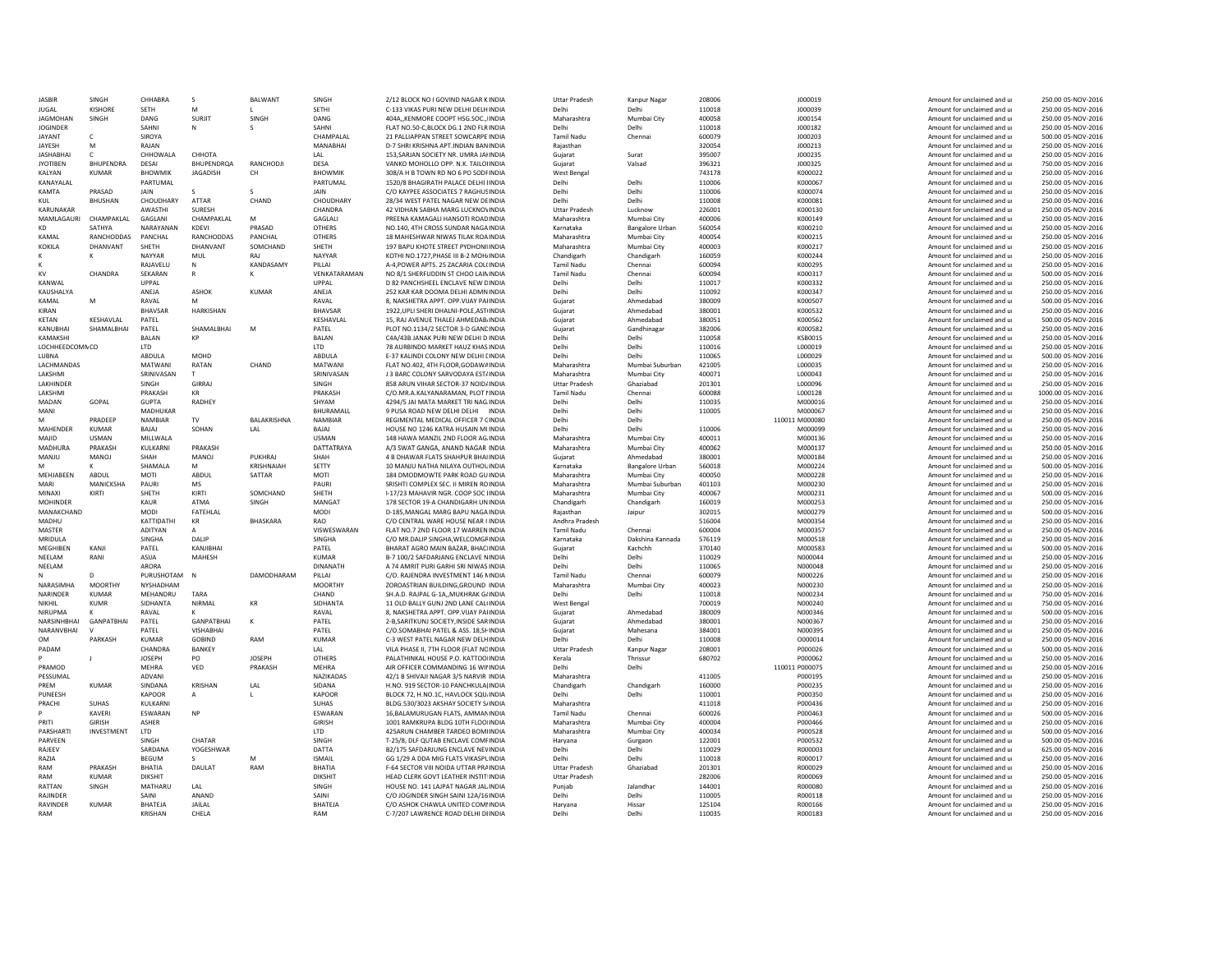| RAIFSH                   | AMRATI AI                      | GODA                   | AMRATI AI              | MANII AI         | GODA                  | C/O SUPER LIGHTWEL INDUSTRIES !INDIA                                         | Maharashtra                        | Mumbai City                | 400009             | R000260            | Amount for unclaimed and u                               | 250.00 05-NOV-2016                       |
|--------------------------|--------------------------------|------------------------|------------------------|------------------|-----------------------|------------------------------------------------------------------------------|------------------------------------|----------------------------|--------------------|--------------------|----------------------------------------------------------|------------------------------------------|
|                          | RANGANATHAN PARAMESWARA IYER   |                        | <b>KRISHNA</b>         | PARAMESWARA      | IY                    | 20/5 MARGOZA ROAD MALLESWAFINDIA                                             | Karnataka                          | <b>Bangalore Urban</b>     | 560003             | R000319            | Amount for unclaimed and u                               | 250.00 05-NOV-2016                       |
| RAJESH                   | <b>KUMAR</b>                   | PADIA                  | RASIKLAL               | KALYANJI         | PADIA                 | BAXIS SINGH CHAWL HANUMAN N/INDIA                                            | Maharashtra                        | Mumbai City                | 400097             | R000327            | Amount for unclaimed and u                               | 250.00 05-NOV-2016                       |
| RAM                      | PAL                            | RANA                   | RAGHUNATH              |                  | RANA                  | H N 3753 KALON KA MOHALA K G BINDIA                                          | Rajasthan                          | Jaipur                     | 302003             | R000418            | Amount for unclaimed and u                               | 250.00 05-NOV-2016                       |
| RAIIV                    |                                | SHARMA                 | KANTI                  |                  | NANDAN                | SONA STORES G T ROAD NEAR CLOUNDIA                                           | Puniab                             |                            | 141008             | R000443            | Amount for unclaimed and u                               | 250.00 05-NOV-2016                       |
| <b>RVELAY</b><br>RANA    | <b>UDHAN</b><br><b>ADHIRAI</b> | PILLAI                 | N                      | RAMAN            | PILLAI                | 1/9 L I C STAFF QUARTERS K K NAG/INDIA                                       | <b>Tamil Nadu</b>                  | Chennai                    | 600078             | R000474            | Amount for unclaimed and u                               | 250.00 05-NOV-2016                       |
| RAKESH                   |                                | SINGH<br>GANDH         | <b>GURBAX</b>          |                  | SINGH<br>GANDH        | H NO 663 SECTOR 22 FARIDABAD HINDIA<br>K-17 N D S E II NEW DELHI DELHI INDIA | Harvana<br>Delhi                   | Faridabad<br>Delhi         | 121005<br>110049   | R000495<br>R000497 | Amount for unclaimed and u<br>Amount for unclaimed and u | 250.00 05-NOV-2016<br>250.00 05-NOV-2016 |
| RAMESH                   | BALWANTRAO                     | DATAR                  | BALWANTRAO             | N                | DATAR                 | C-462 DEFENCE COLONY NEW DELFINDIA                                           | Delhi                              | Delhi                      | 110024             | R000499            | Amount for unclaimed and u                               | 250.00 05-NOV-2016                       |
| RANBIR                   |                                | SINGH                  | <b>NANAK</b>           |                  | CHAND                 | H.NO. 3010 SECTOR 29-D CHANDIG INDIA                                         |                                    | Chandigarh                 | 160020             | R000507            |                                                          | 250.00 05-NOV-2016                       |
| RAIIV                    | KUMAR                          | <b>ROHATGI</b>         | NAWAI                  | <b>KISHORE</b>   | <b>ROHATG</b>         | 1277, VAKIL PURA NEAR DARIBA DEINDIA                                         | Chandigarh<br>Delhi                | Delhi                      | 11000 <sub>F</sub> | <b>R000530</b>     | Amount for unclaimed and u<br>Amount for unclaimed and u | 375.00.05-NOV-2016                       |
| RAJESH                   | <b>KUMAR</b>                   | AGARWAI                | RAJ                    | <b>KUMAR</b>     | AGARWAI               | C/O.AGARWAL TRADING CO. A.T. R INDIA                                         | Assam                              | Dibrugarh                  | 786151             | R000618            | Amount for unclaimed and u                               | 500.00 05-NOV-2016                       |
| RANJAN                   |                                | PATEL                  | SURESHBHAI             |                  | PATEL                 | B-32, KARELI BAG SOCIETY VIP ROALINDIA                                       | Gujarat                            | Vadodara                   | 390022             | <b>ROOO688</b>     | Amount for unclaimed and u                               | 250.00 05-NOV-2016                       |
| RASHID                   | ALI                            | <b>SHEIKH</b>          | <b>BASIT</b>           | ALI              | SHEIKH                | A-64.LOK VIHAR PITAM PURA DELH INDIA                                         | Delhi                              | Delhi                      | 110034             | R000704            | Amount for unclaimed and u                               | 500.00 05-NOV-2016                       |
| RAJEEV                   |                                | OBERO                  | JK                     |                  | OBEROI                | 2. MANGAL PANDEY ROAD SADAR LINDIA                                           | <b>Uttar Pradesh</b>               | Lucknow                    | 226001             | R000724            | Amount for unclaimed and u                               | 500.00 05-NOV-2016                       |
| RENUKA                   |                                | <b>MOHAN</b>           | $\vee$                 | MURLI            | MOHAN                 | C/O. WELLMAKE ENGG. CO B-104, I INDIA                                        | Delhi                              | Delhi                      | 110064             | <b>RSB0005</b>     | Amount for unclaimed and u                               | 500.00 05-NOV-2016                       |
| SATISH                   |                                | ARORA                  | TEK                    |                  | CHAND                 | C/O SH J D KATARIA E G 958 A MOHINDIA                                        | Punjab                             | Jalandhar                  | 144000             | S000124            | Amount for unclaimed and u                               | 250.00 05-NOV-2016                       |
| SANDEEP                  |                                | DHAWAN                 | ATTAM                  | PARKASH          | DHAWAN                | 103 GUPTA COLONY KAPURTHALA HNDIA                                            | Punjab                             | Jalandha                   | 144002             | S000126            | Amount for unclaimed and u                               | 250.00 05-NOV-2016                       |
| SNEH                     |                                | <b>CHOWDHRY</b>        |                        |                  | <b>VIRENDCHOWDHRY</b> | C-75 EAST OF KAILASH NEW DELHI IINDIA                                        | Delhi                              | Delhi                      | 110065             | S000127            | Amount for unclaimed and u                               | 500.00 05-NOV-2016                       |
| SAVITR                   |                                | <b>BHARWANI</b>        |                        |                  | KANAYALAL             | 1520/8 BHAGIRATH PALACE DELHI UNDIA                                          | Delhi                              | Delhi                      | 11000 <sub>F</sub> | S000173            | Amount for unclaimed and u                               | 250.00 05-NOV-2016                       |
| SURYA                    | DUTT                           | PRAKASH                | MANGAL                 |                  | SEN                   | SECTOR 1 BLOCK NO 87 Q NO 2 PUSINDIA                                         | Delhi                              | Delhi                      | 110017             | S000186            | Amount for unclaimed and u                               | 500.00 05-NOV-2016                       |
| SULOCHNA                 |                                | RORA                   | MOHAN                  | LAL              | <b>RORA</b>           | HOUSE NO 21 OLD SEWA NAGAR MINDIA                                            | Delhi                              | Delhi                      | 110003             | S000198            | Amount for unclaimed and u                               | 250.00 05-NOV-2016                       |
| <b>SANGEETA</b>          |                                | BHATEJA                |                        |                  | RAVINDBHATEJA         | C/O ASHOK CHAWLA UNITED COMINDIA                                             | Haryana                            | Hissar                     | 125104             | S000248            | Amount for unclaimed and u                               | 250.00 05-NOV-2016                       |
| SHANTI                   |                                | <b>BAHI</b>            | M                      | s                | <b>BAHI</b>           | 61 MANDAKINI GREATER KAILASH LINDIA                                          | Delhi                              | Delhi                      | 110019             | \$000267           | Amount for unclaimed and u                               | 250.00 05-NOV-2016                       |
| <b>SUDHIR</b>            |                                | DHINGRA                | D                      | c                | <b>DHINGRA</b>        | 20/50 OLD RAJINDER NAGAR NEW IINDIA                                          | Delhi                              | Delhi                      | 110060             | S000281            | Amount for unclaimed and u                               | 250.00 05-NOV-2016                       |
| SUDERSHAN                |                                | ANAND                  | s                      |                  | ANAND                 | E 1/2 MODEL TOWN II DELHI DELHI INDIA                                        | Delhi                              | Delhi                      | 110009             | S000291            | Amount for unclaimed and u                               | 250.00 05-NOV-2016                       |
| SUSHIL                   |                                | TANEJA                 |                        |                  | <b>TANEJA</b>         | 38 BANK ENCLAVE INDRAPRASTHA INDIA                                           | Delhi                              | Delhi                      | 110092             | S000294            | Amount for unclaimed and u                               | 250.00 05-NOV-2016                       |
| SHASHI                   |                                | <b>GUPTA</b>           |                        | к                | <b>GUPTA</b>          | HOUSE NO 82 MOHALLA NO. 23 JAIINDIA                                          | Punjab                             | Jalandhar                  | 144005             | \$000300           | Amount for unclaimed and u                               | 250.00 05-NOV-2016                       |
| SHRI                     | PAI                            | SINGH                  | <b>BHAGWAN</b>         |                  | SINGH                 | C-1/1055 VASANT KUNI NEW DELH INDIA                                          | Delhi                              | Delhi                      | 110056             | S000358            | Amount for unclaimed and u                               | 250.00 05-NOV-2016                       |
| SAROJRAJESH              | <b>KUMAR</b>                   | PATEL                  | RAJESH                 | <b>KUMAR</b>     | PATEL                 | NAGAR WADA KHODIYAR MATAS NINDIA                                             | Guiarat                            | Vadodara                   | 390001             | S000402            | Amount for unclaimed and u                               | 250.00 05-NOV-2016                       |
| SHARDA                   |                                | <b>KHANNA</b>          | <b>GIRDHAR</b>         |                  | KHANNA                | C/O.RAVINDER WADHAWAN S-163.INDIA                                            |                                    | Delh                       | 110048             | S000457            | Amount for unclaimed and u                               | 250.00 05-NOV-2016                       |
| SURESH                   |                                | DESAI                  | DOLATRAY               |                  | <b>RUGNATH</b>        | TOWER CHOWK JASDAN GUJARAT INDIA                                             | Gujarat                            | Rajkot                     | 360050             | S000500            | Amount for unclaimed and u                               | 250.00 05-NOV-2016                       |
| SHANKARLAL               |                                | PATEL                  |                        |                  | <b>JAGIIVANDAS</b>    | 201.PRABHUTA AWAS SAREI WADI INDIA                                           | Guiarat                            | Surat                      | 395001             | S000501            | Amount for unclaimed and u                               | 250.00 05-NOV-2016                       |
| s.                       | $\vee$                         | NARAYANAN              | -S                     |                  | NARAYANAN             | NO.2315,16TH MAIN,2ND CROSS H.INDIA                                          | Karnataka                          | <b>Bangalore Urban</b>     | 560038             | S000528            | Amount for unclaimed and u                               | 250.00 05-NOV-2016                       |
| -S.                      | $\mathcal{S}_{\mathcal{S}}$    | MAHAJAN                | <b>s</b>               | K                | MAHAJAN               | S.C.O. 68-69(BASEMENT) SECTOR 8 INDIA                                        | Chandigarh                         | Chandigarh                 | 160000             | \$000590           | Amount for unclaimed and u                               | 250.00 05-NOV-2016                       |
| SUDERSHAN                | <b>KUMAF</b>                   | BERA                   | MULKRAJ                |                  | <b>BERA</b>           | QR. NO. 1029 SECTOR 28-B CHANDIINDIA                                         | Chandigarh                         | Chandigarh                 | 160000             | S000595            | Amount for unclaimed and u                               | 750.00 05-NOV-2016                       |
| <b>SIMRAT</b>            | KAUR                           | <b>SEKHON</b>          |                        | s                | <b>SEKHON</b>         | FLAT NO.701, POCKET 'C', PADMAVAINDIA                                        | Maharashtra                        | Mumbai City                | 400058             | \$000600           | Amount for unclaimed and u                               | 250.00 05-NOV-2016                       |
| SARBIIT                  | SINGH                          | SODHI                  | SSANT                  | SINGH            | SODHI                 | 1049-A. SECTOR 20-B CHANDIGARHINDIA                                          | Chandigarh                         | Chandigarh                 | 160020             | \$000602           | Amount for unclaimed and u                               | 500.00 05-NOV-2016                       |
| SHASHI                   |                                | <b>BHOGAL</b>          | <b>JAGMOHAN</b>        |                  | <b>BHOGAL</b>         | HOUSE NO. 670 SECTOR 20 CHAND INDIA                                          | Chandigarh                         | Chandigarh                 | 160020             | S000614            | Amount for unclaimed and u                               | 250.00 05-NOV-2016                       |
| <b>SURESH</b>            | <b>KUMAR</b>                   | LAKHOTIA               | <b>MOHAN</b>           | LAL              | LAKHOTIA              | 6 3 927/B RAJ BHAVAN ROAD SOM/INDIA                                          | Telangana                          | Hyderabad                  | 500482             | S000640            | Amount for unclaimed and u                               | 250.00 05-NOV-2016                       |
| SANJAY                   |                                | NARANG                 | <b>NAND</b>            |                  | LAL                   | B-85 SETHI COLONY JAIPUR RAJAST INDIA                                        | Rajasthan                          | Jaipur                     | 302000             | S000665            | Amount for unclaimed and u                               | 250.00 05-NOV-2016                       |
|                          |                                | SNEHLATA               | <b>ASHOK</b>           | KUMAR            | GUPTA                 | B IV 1211 HAZARI ROAD SANDARI SINDIA                                         | Puniab                             |                            | 141008             | S000777            | Amount for unclaimed and u                               | 250.00 05-NOV-2016                       |
| SUBHASH<br><b>SURESH</b> |                                | CHHABRA                | PRITAM<br>$\mathsf{D}$ | SINGH            | CHHABRA               | H NO 546 ST 9 NR D N MODEL SCH(INDIA                                         | Puniab                             | Moga                       | 142001             | S000783            | Amount for unclaimed and u                               | 250.00 05-NOV-2016                       |
|                          |                                | KULKARNI               |                        | R                | KULKARNI              | C-80B SECTOR 15 NOIDA G B NAGA INDIA                                         | <b>Uttar Pradesh</b>               | Ghaziabad                  | 201301             | S000853            | Amount for unclaimed and u                               | 250.00 05-NOV-2016                       |
| SHANTI<br>SHAILAJA       | <sub>S</sub>                   | <b>DEVI</b><br>MAHAJAN | PRAKASH<br><b>SK</b>   | CHAND<br>MAHAJAN | <b>OTHERS</b>         | 1/2 AGGARWAL BHAWAN NICHALS INDIA<br>S.C.O. 68-69(BASEMENT) SECTOR 8 INDIA   | Delhi                              | Delhi                      | 110006<br>160000   | S000857<br>S000869 | Amount for unclaimed and u                               | 250.00 05-NOV-2016<br>250.00 05-NOV-2016 |
| SHASHI                   |                                | MISHRA                 | RAM                    | <b>SEWAK</b>     | MISHRA                | 483/3 SHASTRI NAGAR KANPUR UT INDIA                                          | Chandigarh<br><b>Uttar Pradesh</b> | Chandigarh<br>Kanpur Nagar | 208000             | \$000909           | Amount for unclaimed and u                               | 250.00 05-NOV-2016                       |
|                          | SREENIVAS                      | <b>KASHYAP</b>         |                        |                  | KASHYAP               | NAIMISHARANYA 32D. SHASTRI NAIINDIA                                          | Raiasthan                          | Jodhpur                    | 342001             | \$000934           | Amount for unclaimed and u<br>Amount for unclaimed and u | 250.00 05-NOV-2016                       |
| SATISH                   | <b>KUMAR</b>                   | GOEL                   | JAI                    | PARKASH          | GOEL                  | C/O. GOEL ENGG WORKS OPP.EXHI INDIA                                          | <b>Uttar Pradesh</b>               | Muzaffarnaga               | 251002             | S000958            | Amount for unclaimed and u                               | 500.00 05-NOV-2016                       |
| SUNIL                    | <b>JOTSINGH</b>                | <b>JHANGHIANI</b>      | <b>JOTSINGH</b>        |                  | OTHERS                | 21, MANEKABAD 5, SETALWADI LAN INDIA                                         | Maharashtra                        | Mumbai City                | 400036             | S001046            | Amount for unclaimed and u                               | 1750.00 05-NOV-2016                      |
| SUMAN                    |                                | <b>GUPTA</b>           | MADAN                  | GOPAL            | <b>GUPTA</b>          | GUPTA & CO 11/224-C SOUTER GANNDIA                                           | <b>Uttar Pradesh</b>               | Kanpur Nagar               | 208001             | S001109            | Amount for unclaimed and u                               | 1500.00 05-NOV-2016                      |
| SAHARAINDIAMUCO          |                                | <b>LTD</b>             |                        |                  | LTD                   | INVESTMENT SECTION.7TH FLOOR / INDIA                                         | Delhi                              | Delhi                      | 110001             | S001140            | Amount for unclaimed and u                               | 250.00 05-NOV-2016                       |
| SAROJBEN                 |                                | NDAVE                  | NARMADAS               |                  | SHANK                 | PLOT NO.478/2, SECTOR 28 BANSKAINDIA                                         | Guiarat                            | Mahesana                   | 385028             | S001189            | Amount for unclaimed and u                               | 250.00 05-NOV-2016                       |
| NEELU                    |                                | MEHTA                  | D                      |                  | <b>MEHTA</b>          | FALCON TYRES LTD 15-1-407/B 1ST INDIA                                        | Telangana                          | Hyderabad                  | 500012             | SB00063            | Amount for unclaimed and u                               | 250.00 05-NOV-2016                       |
| PATRICIA                 |                                | DSOUZA                 | ANTHONY                | DSOUZA           | OTHERS                | 25, POLICE COURT LANE, 4TH FLOOR INDIA                                       | Maharashtra                        | Mumbai City                | 400001             | SB00066            | Amount for unclaimed and u                               | 250.00 05-NOV-2016                       |
| ANURADHA                 |                                | GOYAL                  |                        |                  | CHANDGOYAL            | GOYAL SPRAY COMPANY FAUZI RO/INDIA                                           | Punjab                             |                            | 151204             | SB00084            | Amount for unclaimed and u                               | 500.00 05-NOV-2016                       |
| -S.                      | GHANI                          | <b>HAIDER</b>          | <b>DRSGHOLAM</b>       |                  | HAID                  | FLAT NO #303. INDRALOK APARTMINDIA                                           | <b>Bihar</b>                       | Patna                      | 800006             | SB00086            | Amount for unclaimed and u                               | 750.00 05-NOV-2016                       |
| <b>HUNSRAJ</b>           | N                              | SONI                   | NARAIN                 |                  | DAS                   | 105 SHIVAM BLDG SION CIRCLE BOIINDIA                                         | Maharashtra                        | Mumbai City                | 400022             | SB00113            | Amount for unclaimed and u                               | 500.00 05-NOV-2016                       |
| RFNU                     |                                | CHANDNA                | RAMAN                  |                  | <b>CHANDNA</b>        | M/S. P.A. PINIONS DHARAMPUR DI: INDIA                                        | <b>Himachal Pradesh</b>            | Shimla                     | 173212             | SB00129            | Amount for unclaimed and u                               | 250.00 05-NOV-2016                       |
| KANNAN                   |                                | VEERAIAH               | CHINNA                 |                  | VEERAIAH              | B-15/24 T N H B BAGALUR ROAD H(INDIA                                         | <b>Tamil Nadu</b>                  | Krishnagir                 | 635109             | SB00277            | Amount for unclaimed and u                               | 250.00 05-NOV-2016                       |
| KI                       |                                | JAIN                   | LC                     |                  | JAIN                  | NO.5. SAJJANSAH MARKET CHICKPEINDIA                                          | Karnataka                          | <b>Bangalore Urban</b>     | 560053             | SB00512            | Amount for unclaimed and u                               | 500.00 05-NOV-2016                       |
| KANTABEN                 | BABULAL                        | PATEL                  |                        |                  | <b>BABULAL</b>        | 11, NANDIGRAM SOC. NR.SANGHVI INDIA                                          | Guiarat                            | Ahmedabad                  | 380013             | SB00687            | Amount for unclaimed and u                               | 250.00 05-NOV-2016                       |
| SANDEEP                  |                                | BAHL                   | MK                     |                  | BAHL                  | 104/55A, SIDDHARTH CHAMBERS AINDIA                                           | Delhi                              | Delhi                      | 110016             | SB00729            | Amount for unclaimed and u                               | 250.00 05-NOV-2016                       |
| <b>RUTTA</b>             |                                | SOOD                   | SANJAY                 |                  | SOOD                  | N-2A RAJOURI GARDEN NEW DELHI INDIA                                          | Delhi                              | Delhi                      | 110027             | SB00753            | Amount for unclaimed and u                               | 250.00 05-NOV-2016                       |
| AYSHA                    | YUSUF                          | MULLA                  | YUSUF                  | <b>HASAN</b>     | MULLA                 | D-12 BUILDING NO 3 PRAKASH NACINDIA                                          | Maharashtra                        |                            | 415110             | SB00754            | Amount for unclaimed and u                               | 250.00 05-NOV-2016                       |
| TIRASKAR                 |                                | <b>KAKKAR</b>          | AMRIK                  |                  | <b>IAI</b>            | <b>B2/221 YAMUNA VIHAR DELHI DELHINDIA</b>                                   | Delhi                              | Delhi                      | 110053             | SB00807            | Amount for unclaimed and u                               | 500.00 05-NOV-2016                       |
|                          |                                | LAKSHMINARAYANA        |                        |                  | KRISHNAPPA            | 36, MALLIKARJUNAPPA LANE K R SHINDIA                                         | Karnataka                          | <b>Bangalore Urban</b>     | 560002             | SB00899            | Amount for unclaimed and u                               | 250.00 05-NOV-2016                       |
| <b>SUDHIF</b>            |                                | AGARWAL                | BABU                   | LAL              | AGARWAL               | ANIL AGENCIES 51 NAI SARAK JODHINDIA                                         | Raiasthan                          | Jodhpu                     | 342001             | SB00941            | Amount for unclaimed and u                               | 250.00 05-NOV-2016                       |
| ASHOK                    | <b>KUMAR</b>                   | <b>GUPTA</b>           | DC                     |                  | <b>GUPTA</b>          | C-3/III.PHASE-2 ASHOK VIHAR DELHINDIA                                        | Delhi                              | Delhi                      | 110052             | SB01130            | Amount for unclaimed and u                               | 500.00 05-NOV-2016                       |
|                          |                                | SANTHOSH               |                        |                  | SANTHOSH              | 83 SANTHAPFT GUDIYATTAM<br><b>INDIA</b>                                      | <b>Tamil Nadu</b>                  | Vellore                    | 632602             | SB01265            | Amount for unclaimed and u                               | 500.00 05-NOV-2016                       |
| KANAV                    |                                | ANAND                  | SH                     | PAWAN            | ANAND                 | 59/10 NEW ROHTAK ROAD NEAR K/INDIA                                           | Delhi                              | Delhi                      | 110005             | SB01322            | Amount for unclaimed and u                               | 250.00 05-NOV-2016                       |
|                          |                                | SHARMA                 | <b>LATESHB</b>         | D.               | SHARMA                | 168 NILGIRI APTS ALAKNANDA NEWINDIA                                          | Delhi                              | Delhi                      |                    | 110019 SB01323     | Amount for unclaimed and u                               | 1500.00.05-NOV-2016                      |
| SHAILAJA                 | G                              | MAHAJAN                | SUDERSHAN              | К                | MAHAJAN               | S.C.O.68-69(BASEMENT) SECTOR 8- INDIA                                        | Chandigarh                         | Chandigarh                 | 160022             | SSB0016            | Amount for unclaimed and u                               | 500.00 05-NOV-2016                       |
| TARSEM                   |                                | <b>KUMAR</b>           | AMAR                   |                  | <b>NATH</b>           | C/O B11/674 PHARWAHI PHARWAHNDIA                                             | Punjab                             | Sangrui                    | 148101             | T000053            | Amount for unclaimed and u                               | 250.00 05-NOV-2016                       |
| UITAL                    | NARASIMHA                      | NAYAK                  | $\mathbf{U}$           | SRINIVASA        | NAYAK                 | 10-B GOVINDPUR ROAD CALCUTTA INDIA                                           | West Benga                         |                            | 700045             | 11000003           | Amount for unclaimed and u                               | 250.00 05-NOV-2016                       |
| <b>UMA</b>               |                                | KAPOOF                 | c                      |                  | <b>KAPOOF</b>         | 141 CHARAK SADAN AIIMS GROUP INDIA                                           | Delhi                              | Delhi                      | 110018             | U000032            | Amount for unclaimed and u                               | 250.00 05-NOV-2016                       |
| <b>UDAY</b>              | KUMAR                          | SHAH                   | <b>JAMANDAS</b>        |                  | SHAH                  | 728 E 3RD LANE VINAYAK BANGLOVINDIA                                          | Maharashtra                        |                            | 416001             | 1000043            | Amount for unclaimed and u                               | 250.00 05-NOV-2016                       |
| VASANTI<br>VEENA         |                                | SINGH                  | AMARJEET               |                  | SINGH<br>VARMA        | A/52 RAJDEEP SOCIETY NR POLOGRINDIA                                          | Gujarat<br>Delhi                   | Vadodara                   | 390001             | V000010            | Amount for unclaimed and u                               | 250.00 05-NOV-2016                       |
|                          |                                | VARMA                  | KULDEEP                |                  |                       | I-90, KIRTI NAGAR NEW DELHI DELFINDIA                                        |                                    | Delhi                      | 110015             | V000061            | Amount for unclaimed and u                               | 250.00 05-NOV-2016                       |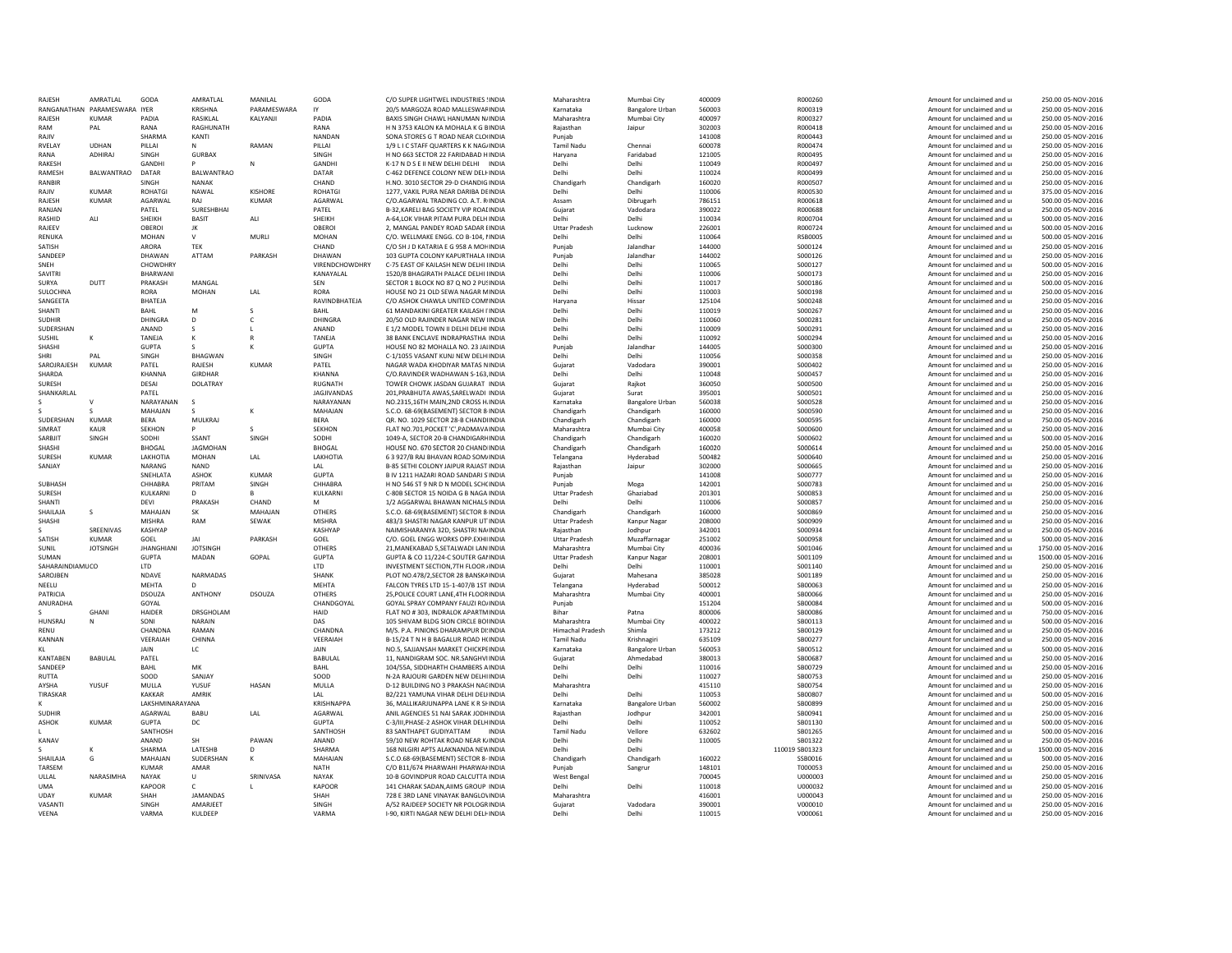|                           |                      | VASWAN                              |                    |                   | POI TUMAI                   | II-0-42 LAIPAT NAGAR NEW DELHI LINDIA                                       | Delh                          | Delhi                  | 110024           | V000062                              | Amount for unclaimed and u                               | 250.00 05-NOV-2016                      |
|---------------------------|----------------------|-------------------------------------|--------------------|-------------------|-----------------------------|-----------------------------------------------------------------------------|-------------------------------|------------------------|------------------|--------------------------------------|----------------------------------------------------------|-----------------------------------------|
| VARSHA                    | RANCHHODBHAI PATEL   |                                     | RANCHHOD           |                   | SHIVDAS                     | 10 HATHI KHANA UMANG RAJKOT (INDIA                                          | Guiarat                       | Raikot                 | 360002           | V000150                              | Amount for unclaimed and u                               | 250.00 05-NOV-2016                      |
| VIJAY                     |                      | SAKHUJA                             | P                  |                   | SAKHUJA                     | 165-C. RANDHIR SINGH NAGAR LUCINDIA                                         | Puniab                        |                        | 141001           | V000222                              | Amount for unclaimed and u                               | 250.00 05-NOV-2016                      |
| VIJAY                     |                      | GANDHI                              |                    |                   | HARAKLAL                    | MARBLE ARCH, NEW ZAVER SADAN INDIA                                          | Maharashtra                   | Mumbai City            | 400086           | V000343                              | Amount for unclaimed and u                               | 250.00 05-NOV-2016                      |
| YASH                      |                      | PAI                                 | RAM                |                   | CHANDRA                     | 132 K V SUB STATION SANDILA DISTINDIA                                       | Uttar Pradesh                 | Hardoi                 | 241204           | Y000009                              | Amount for unclaimed and u                               | 250.00 05-NOV-2016                      |
| YASHPAI                   |                      | KALRA                               | A                  |                   | CHAND                       | (PROP SANGOM ENGRS)55-56.G.NCINDIA                                          | Delhi                         | Delhi                  | 110032           | Y000020                              | Amount for unclaimed and u                               | 250.00 05-NOV-2016                      |
| MOHD                      | ASI AM               | QURESHI                             | Aslam              |                   | Qureshi                     | NEAR WEIGH BRIDGE OFFICE JUNNINDIA                                          | Madhya Pradesh                | Chhindwara             | 480551           | 1201060000003732                     | Amount for unclaimed and u                               | 50.00 05-NOV-2016                       |
| SHOBHA                    |                      |                                     | s                  |                   | RACHANMADGU                 | H.NO.12-12-37/15E GUNJA ROAD FINDIA                                         | Karnataka                     | Raichur                | 584101           | 1201060000980198                     | Amount for unclaimed and u                               | 75.00 05-NOV-2016                       |
| <b>JATADHARI</b>          |                      | MODI                                |                    |                   | MODI                        | A-17 RAJKISHORE NAGAR SEEPAT R INDIA                                        | Chhattisgarh                  | Bilaspur               | 495006           | 1201060100030237                     | Amount for unclaimed and u                               | 50.00 05-NOV-2016                       |
| <b>JAIRAM</b>             |                      | <b>BHAGAT</b>                       | Biro               | Ram               | Bhagat                      | 1. B. STAFF OWATER DUMANHILL . INDIA                                        | Chhattisgarh                  | Bilaspur               | 495001           | 1201060100039801                     | Amount for unclaimed and u                               | 25.00 05-NOV-2016                       |
| SAROI                     |                      | ARORA                               | RAM                | KISHAN            | KHANNA                      | CO AIAY ARORA 30/147 SHYAM GJINDIA                                          | Raiasthan                     | Aimer                  | 305901           | 1201060500221301                     | Amount for unclaimed and u                               | 14.00 05-NOV-2016                       |
| ASHOK                     |                      | JAIN                                |                    |                   | JAIN                        | CANAL ROAD RANIHAT CUTTACK INDIA                                            | Orissa                        | Cuttack                | 753003           | 1201080100000073                     | Amount for unclaimed and u                               | 0.50 05-NOV-2016                        |
| MANJU                     |                      | JAIN                                |                    |                   | <b>JAIN</b>                 | CANAL ROAD RANIHAT CUTTACK INDIA                                            | Orissa                        | Cuttack                | 753003           | 1201080100002851                     | Amount for unclaimed and u                               | 25.75 05-NOV-2016                       |
|                           |                      | JAIN                                | LATE               |                   | <b>JMJAIN</b>               | CANAL ROAD RANIHAT CUTTACK INDIA                                            | Orissa                        | Cuttack                | 753003           | 1201080100018435                     | Amount for unclaimed and u                               | 0.25 05-NOV-2016                        |
| SUNITA                    |                      | AGARWAI                             |                    |                   | <b>AGARWAI</b>              | C/O SANJAY AGARWAI MADAN BHJNDIA                                            | Assam                         | Dibrugarh              | 781009           | 1201090000435702                     | Amount for unclaimed and u                               | 250.00 05-NOV-2016                      |
| <b>TATA</b>               |                      | VENKATESWARLU                       |                    |                   | VENKATESWARLU               | FLAT NO-202 SECOND FLOOR MAH INDIA                                          | Telangana                     | Nizamabad              | 523001           | 1201090000735743                     | Amount for unclaimed and u                               | 2.50 05-NOV-2016                        |
| M                         | VFNKATA              | RAMAIAH                             |                    |                   | RAMAIAH                     | H NO 3-53 3RD LINE SATYANARAYA INDIA                                        | Telangana                     | Nizamabad              | 523002           | 1201090001140616                     | Amount for unclaimed and u                               | 50.00 05-NOV-2016                       |
| KAKUMANI                  | SRINIVASA            | RAO                                 | RAMAIAH            |                   | KAKUMANI                    | 4-76 SANTHANUTHALAPADU MANLINDIA                                            | Telangana                     | Nizamabad              | 523279           | 1201090001322780                     | Amount for unclaimed and u                               | 250.00 05-NOV-2016                      |
| PRAVINKUMAR               | TULSHIDAS            | CHALLA                              |                    |                   | CHALLA                      | VIA : VADIYADEVLI CHARANSAMAIINDIA                                          | Gujarat                       |                        | 365480           | 1201090001326561                     | Amount for unclaimed and u                               | 162.50 05-NOV-2016                      |
| AKSHAYA                   | KUMAR                | DHABRIA                             |                    |                   | DHABRIA                     | 84 NAKODA COMPLEX H.M SEC NO INDIA                                          | Raiasthan                     | Udaipur                | 313001           | 1201090001651046                     | Amount for unclaimed and u                               | 75.00 05-NOV-2016                       |
| VENKATESWARA PRAKASH      |                      | PINGAL                              |                    |                   | PINGALI                     | FLAT NO 204, SRI NIDHI TOWERS SAINDIA                                       | Telangana                     | Nizamabad              | 523001           | 1201090001860105                     | Amount for unclaimed and u                               | 50.00 05-NOV-2016                       |
| SANGEETA                  | N                    | <b>JAJODIA</b>                      | NALIN              | KUMAR             | <b>JAJODIA</b>              | GURUMUKH RAI MARG BILASPUR BINDIA                                           | Chhattisgarh                  | Bilaspu                | 495001           | 1201090002470662                     | Amount for unclaimed and u                               | 50.00 05-NOV-2016                       |
| PRAMILA                   |                      | SINGH                               | MR                 | BANE              | SINGH                       | D-12 BALLABH BARI R.H.B. COLONY INDIA                                       | Rajasthan                     | Kota                   | 324007           | 1201210700015856                     | Amount for unclaimed and u                               | 75.00 05-NOV-2016                       |
| MANOJKUMAR                |                      | <b>KOCHKAR</b>                      | SUBHASH            | SRINAVAS          | <b>KOCHKAR</b>              | E-74, GAUTAM NAGAR, GOVINDPU INDIA                                          | Madhya Pradesh                |                        | 462023           | 1201320000017468                     | Amount for unclaimed and u                               | 25.00.05-NOV-2016                       |
| SHRIKANT                  |                      | PANWALKAR                           |                    |                   | PANWALKAR                   | E7/57 LAJPAT SOCIETY ARERA COLCINDIA                                        | Madhya Pradesh                |                        | 462016           | 1201320000106119                     | Amount for unclaimed and u                               | 1.00 05-NOV-2016                        |
| VIRENDRA                  | MOHAN                | SETH                                |                    |                   | SFTH                        | H.NO.239 BANIA MOHAL SADAR BAINDIA                                          | <b>Uttar Pradesh</b>          | Lucknow                | 226001           | 1201320000331589                     | Amount for unclaimed and u                               | 175.00 05-NOV-2016                      |
| JEETENDRA                 | RADHAKISHAN          | SABOO                               |                    |                   | SABOO                       | NO 6 BUIDLING NO 4 CIDCO NANDEINDIA                                         | Maharashtra                   |                        | 431603           | 1201320000597034                     | Amount for unclaimed and u                               | 12.50 05-NOV-2016                       |
| <b>IYOT</b>               |                      | JAIN                                |                    |                   | <b>JAIN</b>                 | 402/7C JAIN GALI GANDHI NAGAR INDIA                                         | Delhi                         | Delhi                  | 110031           | 1201320000690118                     | Amount for unclaimed and u                               | 125.00 05-NOV-2016                      |
| <b>JAGDA</b>              | YOGITA               | <b>JAYSUKHBHAI</b>                  |                    |                   | YOGITA                      | BARCHHA STREET NAGAR GATE KHINDIA                                           | Gujarat                       | Jamnagar               | 361305           | 1201320000919235                     | Amount for unclaimed and u                               | 50.00 05-NOV-2016                       |
| <b>RAIFSH</b>             | SHASHIKANT           | CHANGEDE                            | SHASHIKANT         |                   | CHAGEDE                     | 3463 KHIST LANE AHMEDNAGAR INDIA                                            | Maharashtra                   |                        | 414001           | 1201330000022739                     | Amount for unclaimed and u                               | 2.25 05-NOV-2016                        |
| VIJAY                     | <b>GANAPATI</b>      | <b>GHARGE</b>                       |                    |                   | <b>GHARGE</b>               | SIDDESHWAR NAGAR STATION ROAINDIA                                           | Karnataka                     | Belgaum                | 591316           | 1201330000050279                     | Amount for unclaimed and u                               | 50.00 05-NOV-2016                       |
| <b>BHAGINATH</b>          | GANGARAM             | <b>JAPKAR</b>                       | GANGARAM           | SHANKAR           | <b>JAPKAR</b>               | A/P NEPTI, TAL.DIST, AHMEDNAGAIINDIA                                        | Maharashtra                   |                        | 414001           | 1201330000088877                     | Amount for unclaimed and u                               | 6.25 05-NOV-2016                        |
| SHYAM                     |                      | AGARWAL                             |                    |                   | AGARWAL                     | 376/7, CHANDRA VIHAR COLONY, BINDIA                                         | <b>Uttar Pradesh</b>          |                        | 284001           | 1201370000076952                     | Amount for unclaimed and u                               | 75.00 05-NOV-2016                       |
| <b>VIKASH</b>             |                      | AGARWAI                             |                    |                   | <b>AGARWAI</b>              | 376/15 CHANDRA BIHAR COLONY INDIA                                           | <b>Uttar Pradesh</b>          |                        | 284001           | 1201370000105807                     | Amount for unclaimed and u                               | 157.50 05-NOV-2016                      |
| DEEPAK                    |                      | <b>MOONDRA</b>                      |                    |                   | MOONDRA                     | SURANA STREET DAGA BAZAR . JODINDIA                                         | Raiasthan                     | Jodhour                | 342001           | 1201370000251004                     | Amount for unclaimed and u                               | 12.50 05-NOV-2016                       |
| RAJU                      | MANOHARLAL           | CHHABRIA                            |                    |                   | CHHABRIA                    | 12, DADI MANSION, DHOBI TALAO, INDIA                                        | Maharashtra                   | Mumbai City            | 400020           | 1201680100013472                     | Amount for unclaimed and u                               | 250.00 05-NOV-2016                      |
| <b>MANOJ</b>              |                      | PUROHIT                             | MADAN              | GOPAL             | PUROHIT                     | UMEDPURA HANUMAN CHOWK, FINDIA                                              | <b>Uttar Pradesh</b>          | Shahjahanpur           | 242301           | 1201700000075763                     | Amount for unclaimed and u                               | 25.00 05-NOV-2016                       |
| SANDEEF                   |                      | <b>KUMAR</b>                        |                    |                   | <b>KUMAR</b>                | 94 RAM NAGAR NOORPUR<br><b>INDIA</b>                                        | <b>Uttar Pradesh</b>          | Bijnor                 |                  | 246734 1201750000132723              | Amount for unclaimed and u                               | 5.00 05-NOV-2016                        |
| PAWAN                     | KUMAR                | <b>JAIN</b>                         | SHGOPINATH         | <b>II</b>         | GUPTA                       | R 11. ASHOK NAGAR, C-SCHEME. LUNDIA                                         | Raiasthan                     | lainur                 | 302005           | 1201770100069654                     | Amount for unclaimed and u                               | 175.00 05-NOV-2016                      |
| ANITA                     |                      | <b>GUPTA</b>                        | <b>DINESH</b>      | <b>KUMAR</b>      | <b>GUPTA</b>                | 457, SRI NAGAR, RAILWAY ROAD, FINDIA                                        | Rajasthan                     | Jaisalmer              | 345101           | 1201770100089755                     | Amount for unclaimed and u                               | 12.50 05-NOV-2016                       |
| <b>DINESHKUMAR</b>        | HBA                  | HUF                                 |                    |                   | HUF                         | 24.25.SHIV SHAKTI NAGAR NIRMANINDIA                                         | Raiasthan                     | Jaipur                 | 302000           | 1201770100215346                     | Amount for unclaimed and u                               | 12.50 05-NOV-2016                       |
| SURESH                    | CHAND                | SWARNKAR                            | MATA               | PRASAD            | SETH                        | PURANI ANJAHI HOUSE NO 111 BUIINDIA                                         | <b>Uttar Pradesh</b>          |                        | 231001           | 1201860000189225                     | Amount for unclaimed and u                               | 12.50 05-NOV-2016                       |
|                           |                      | SOMANATH                            |                    |                   | SOMANATH                    | 8/415 OPP REGAL TALKIES MAIN ROINDIA                                        | Andhra Pradesh                | Anantanu               | 515801           | 1201860000324929                     | Amount for unclaimed and u                               | 25.00.05-NOV-2016                       |
| RAJKUMAR                  |                      | AGARWAL                             |                    |                   | AGARWAL                     | BURDWAN RESIDENCY-II3RD FLOOFINDIA                                          | <b>West Bengal</b>            | Hooghly                | 713101           | 1201910100187525                     | Amount for unclaimed and u                               | 125.00 05-NOV-2016                      |
| RFKHA                     |                      | <b>JAIN</b>                         | <b>MRS</b>         | Ċ                 | <b>JAIN</b>                 | 433, NEELKANTH APARTMENT PLCINDIA                                           | <b>Uttar Pradesh</b>          | Ghaziabad              | 201307           | 1201911200001064                     | Amount for unclaimed and u                               | 250.00 05-NOV-2016                      |
| ANWAR                     | ABDULMAZID           | BASADE                              | ABDULMAZID         |                   | BASADE                      | MAHARSHI SHINDE NAGAR AT POS'INDIA                                          | Maharashtra                   |                        | 415409           | 1202000000007685                     | Amount for unclaimed and u                               | 50.00 05-NOV-2016                       |
| PREETI                    | RAJNIKANT            | PATEL                               |                    |                   | PATEL                       | 1, NIRMAN VATIKA, OPP. MANGLESINDIA                                         | Gujarat                       | Vadodara               | 390011           | 1202000000103282                     | Amount for unclaimed and u                               | 375.00 05-NOV-2016                      |
| SUNANDA<br><b>ARCHANA</b> | ANII                 | KHOT                                |                    |                   | KHOT<br>PANHAI KAR          | PLOT NO 67 SHIV SHKTLCOLONY SHINDIA                                         | Maharashtra                   |                        | 416101           | 1202000000181241                     | Amount for unclaimed and u                               | 25.00.05-NOV-2016                       |
|                           | <b>DILIP</b>         | PANHALKAR                           |                    |                   |                             | 38 DAMODAR CHINTAMANI NAGAFINDIA                                            | Maharashtra                   |                        | 416416           | 1202000000202621                     | Amount for unclaimed and u                               | 25.00 05-NOV-2016                       |
| <b>JINESHWAR</b>          | SHITAL               | JUGALE                              | <b>BRII</b>        |                   | <b>SHITA</b>                | AP- NANDANI TAL - SHIROL DIST - KINDIA                                      | Maharashtra                   |                        | 416102           | 1202000000221558                     | Amount for unclaimed and u                               | 25.00 05-NOV-2016<br>25.00.05-NOV-2016  |
| RAJESH                    |                      | BAGGA                               |                    | MOHAN             | BAGGA                       | 12 NEHRU NAGAR MODEL TOWN LINDIA                                            | Punjab                        |                        | 141002           | 1202290000000680                     | Amount for unclaimed and u                               |                                         |
| SURESH<br>SHEELA          | <b>KUMAR</b>         | <b>BAPNA</b><br>PANDYA              | SUNDLAI            |                   | <b>BAPNA</b><br>PANDYA      | 17-F.MOGRAWADI.NEAR GULAB BI INDIA<br>23 KHAMEN GHATI BHATTIYANI CH INDIA   | Raiasthan                     | Udaipur                | 313001<br>313001 | 1202300200001582<br>1202300200004828 | Amount for unclaimed and u                               | 200.00 05-NOV-2016                      |
|                           |                      |                                     |                    |                   |                             |                                                                             | Raiasthan                     | Udaipur                |                  |                                      | Amount for unclaimed and u                               | 75.00 05-NOV-2016                       |
| DEVASIA                   | ĸ                    |                                     |                    |                   | POULOSE                     | KOCHUKULATHINKAL[H] THAVINHAINDIA                                           | Kerala                        | Kasaragod              | 670644           | 1202390000084967                     | Amount for unclaimed and u                               | 75.00 05-NOV-2016                       |
| MOHANA                    | DEVI                 | <b>JAIN</b>                         |                    |                   | <b>JAIN</b>                 | C/O NETWORK MARKETING & CON: INDIA                                          | Madhya Pradesh                | Indore                 | 452001           | 1202490100001183                     | Amount for unclaimed and u                               | 0.25 05-NOV-2016                        |
| MAHESHKUMAR NANASAHEB     | SHRIKRISHANA         | GAVHANE                             |                    |                   | GAVHANE                     | BLOCK NO.6 YEOLE ESTATE A/P - RAINDIA                                       | Maharashtra                   |                        | 413705           | 1202700000016442                     | Amount for unclaimed and u                               | 25.00 05-NOV-2016                       |
| <b>NAVNATH</b>            |                      | KHULE                               |                    |                   | KHULE<br><b>HUSSAIN</b>     | A/P - VALAN TAL - RAHURI DIST - AHNDIA<br>H.NO. 306 SHER MOHAMMAD PILLINDIA | Maharashtra                   | Pilibhit               | 413705<br>262001 | 1202700000020039                     | Amount for unclaimed and u                               | 25.00 05-NOV-2016<br>125.00.05-NOV-2016 |
| <b>JANGI</b><br>RADHA     |                      | <b>HUSSAIN</b><br>GOEL              |                    |                   | GOEL                        | GOEL KHAD BHANDAR SARAI FAQU INDIA                                          | <b>Uttar Pradesh</b>          | Bareilly               | 243601           | 1202760100025494                     | Amount for unclaimed and u                               | 37.50 05-NOV-2016                       |
|                           |                      | NIKAM                               |                    |                   | RAMRAC                      |                                                                             | <b>Uttar Pradesh</b>          |                        |                  | 1202760100046041                     | Amount for unclaimed and u                               |                                         |
| CHANDRAKANT RAMRAO        |                      |                                     |                    |                   |                             | A/P - WADGAON GUPTA TAL - AHMINDIA                                          | Maharashtra                   |                        | 414001           | 1202840000032915                     | Amount for unclaimed and u                               | 50.00 05-NOV-2016                       |
| RAHUL<br><b>HFMANGI</b>   | SHRIRANG<br>SUNIL    | SHINDE<br>THAKUR                    | SHRIRANG           |                   | <b>VISHWANATH</b><br>THAKUF | 62, MAHALAXMI COLONY, NEAR DI INDIA<br>WARD NO. 6 OPP. KOLEKER CHAW INDIA   | Maharashtra<br>Maharashtra    |                        | 414001<br>413709 | 1202840000046297<br>1202890100004621 | Amount for unclaimed and u<br>Amount for unclaimed and u | 62.50 05-NOV-2016<br>25.00.05-NOV-2016  |
|                           |                      |                                     |                    |                   |                             |                                                                             |                               |                        |                  |                                      |                                                          |                                         |
| NIRMAL<br>MFFRA           | <b>KUMAR</b><br>DFVI | JAIN<br><b>JAIN</b>                 | LATESHRI<br>NIRMAI | NATHMAL<br>KUMAR  | JAIN<br><b>JAIN</b>         | NIRMAL KUMAR JAIN C/O ASSAM HINDIA                                          | Raiasthan                     | Jaipur                 | 302006           | 1202920000008181                     | Amount for unclaimed and u                               | 500.00 05-NOV-2016                      |
| <b>DHAN</b>               | RAM                  | DAHIYA                              | ShriN              |                   |                             | ASSAM HOTEL, STATION ROAD, JAIHNDIA                                         | Rajasthan                     | Jaipur                 | 302006           | 1202920000008196                     | Amount for unclaimed and u                               | 500.00 05-NOV-2016                      |
| <b>BABU</b>               | I AI                 | DAHIYA                              | ShriN              | p                 | Dahiya                      | 1899, LALMATI WARD BADI SANTO: INDIA                                        | Madhya Pradesh                | Jabalpu                | 482002           | 1202970000014906                     | Amount for unclaimed and u                               | 50.00 05-NOV-2016                       |
| ANITA                     | <b>DILIP</b>         | OSWAL                               |                    |                   | Dahiva                      | 1899, LALMATI WARD BADI SANTO'INDIA<br>339 B RASTA PETH OPP MAHADEV UNDIA   | Madhya Pradesh                | Jabalour               | 482002<br>411011 | 1202970000014910<br>1203000000055549 | Amount for unclaimed and u                               | 50.00 05-NOV-2016<br>25.00.05-NOV-2016  |
| <b>SURFNDRA</b>           | KUMAR                | <b>JAIN</b>                         | PARMANAND          |                   | OSWAL<br><b>JAIN</b>        | H.NO-S/810 NEHRU NAGAR BHOP/INDIA                                           | Maharashtra<br>Madhya Pradesh |                        | 462003           | 1203160000122445                     | Amount for unclaimed and u<br>Amount for unclaimed and u | 25.00 05-NOV-2016                       |
| VINAYKUMAR                | CHATURBHUJ           | SINGH                               | CHATURBHUJ         |                   | SINGH                       | C/O SUMANBHAI N PATEL D 51 AKR INDIA                                        |                               | Anand                  | 388630           | 1203210000016767                     | Amount for unclaimed and u                               | 306.00 05-NOV-2016                      |
| <b>JIGNESH</b>            | PRAVINBHAI           | PATEL                               |                    |                   |                             | NILKANTH SOCIETY AT UNDEL TA C/INDIA                                        | Guiarat                       |                        | 388640           |                                      |                                                          | 75.00 05-NOV-2016                       |
| MAHESHKUMAR MOHANLAL      |                      | PATFI                               | MOHANLAL           |                   | PATEL<br>PATFI              | VACHI I SHERI AT SHAKARPUR TA KHNDIA                                        | Gujarat<br>Gujarat            | Anand<br>Anand         | 388620           | 1203210000017775<br>1203210000021074 | Amount for unclaimed and u<br>Amount for unclaimed and u | 50.00 05-NOV-2016                       |
| MAYANK                    | <b>ARVINDBHAI</b>    | PATEL                               |                    |                   | PATEL                       | B/H PATNI PATIDAR WADI NR BUS SINDIA                                        | Guiarat                       | Anand                  | 388640           | 1203210000022137                     | Amount for unclaimed and u                               | 50.00 05-NOV-2016                       |
| ABDULRAHIM                | GULAMAHMED SHAIKH    |                                     | GULAMAHMED         | <b>FAIAI BHAI</b> | SHAIKH                      | ALAIYA PADO KHAMBHAT KHAMBHNDIA                                             | Guiarat                       | Anand                  | 388620           | 1203210000030165                     | Amount for unclaimed and u                               | 25.00 05-NOV-2016                       |
| VIJESH                    | DEVILALII            | SHAH                                | DEVILALII          | BADRILALJI        | SHAH                        | 101 ARIHANT APT DAHEVAN NAGAHNDIA                                           | Gujarat                       | Anand                  | 388620           | 1203210000032333                     | Amount for unclaimed and u                               | 12.50 05-NOV-2016                       |
| ASHA                      |                      | AWASTHI                             |                    |                   | AWASTH                      | BANK OF INDIA GOVIND GANJ SHA INDIA                                         | <b>Uttar Pradesh</b>          | Shahjahanpur           | 242000           | 1203270000055862                     | Amount for unclaimed and u                               | 12.50 05-NOV-2016                       |
| RAHUI                     |                      | <b>BAFNA</b>                        |                    |                   | <b>BAFNA</b>                | ANPANI NO. 67-B 22ND CROSS 11INDIA                                          | Karnataka                     | <b>Bangalore Urban</b> | 560010           | 1203280000033632                     | Amount for unclaimed and u                               | 62.50 05-NOV-2016                       |
| KAUSHAI                   |                      |                                     |                    |                   | CHANDRAKANT                 | B/H VIKAS COLONY RANAVAV PORINDIA                                           | Guiarat                       |                        | 360550           | 1203320000821738                     | Amount for unclaimed and u                               | 50.00 05-NOV-2016                       |
|                           |                      |                                     |                    |                   |                             |                                                                             |                               |                        |                  |                                      |                                                          |                                         |
|                           | CHANDRAKANT MAHFTA   |                                     |                    |                   |                             |                                                                             |                               | Raikot                 |                  |                                      |                                                          |                                         |
| DHIRAJLAI<br>SHAH         | VITHALDAS            | MAJITHIA<br>PARESHKUMAR VASANTKUMAR |                    |                   | VITHALDAS<br>VASANTKUMAR    | GOPAL PARA RANAVAV TAL RANAV INDIA<br>5-184 KASIPURA NANI GOTAVAD B(INDIA   | Guiarat<br>Guiarat            | Raikot<br>Anand        | 360550<br>388540 | 1203320000955587<br>1203320002646344 | Amount for unclaimed and u<br>Amount for unclaimed and u | 50.00 05-NOV-2016<br>250.00 05-NOV-2016 |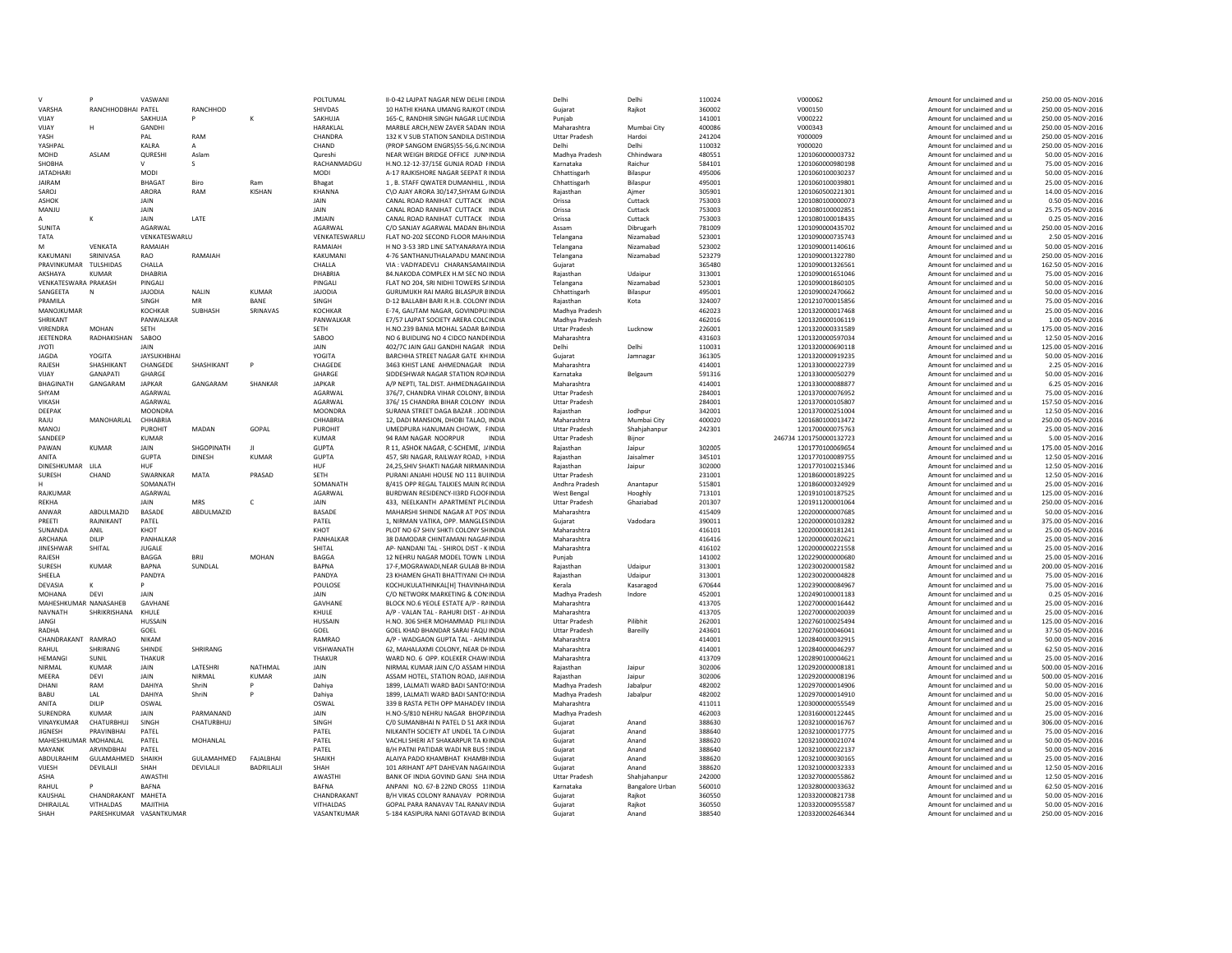| ANVI                             |                             | SHARMA                    |                                     |                    | SHARMA                | 834 SHANTINAGAR DURGAPURA J/INDIA                                               | Raiasthan                      | Jaipur                   | 302018           | 1203350000742064                     | Amount for unclaimed and u                               | 250.00 05-NOV-2016                       |
|----------------------------------|-----------------------------|---------------------------|-------------------------------------|--------------------|-----------------------|---------------------------------------------------------------------------------|--------------------------------|--------------------------|------------------|--------------------------------------|----------------------------------------------------------|------------------------------------------|
| <b>MUKESH</b>                    | <b>KUMAR</b>                | AGARWAL                   | RAM                                 | <b>KRISHNA</b>     | AGARWAL               | 87. BHAIRAB DUTTA LANE, FLAT NCINDIA                                            | West Bengal                    | Howrah                   | 711106           | 1203450000135725                     | Amount for unclaimed and u                               | 25.00 05-NOV-2016                        |
| ARUNA                            | <b>JAGDISH</b>              | GAJJA                     |                                     |                    | GAJJA                 | NEAR SATYANARAYAN TEMPLE RANINDIA                                               | Raiasthan                      | Jodhou                   | 342301           | 1203460000065408                     | Amount for unclaimed and u                               | 18.75 05-NOV-2016                        |
| VIJAY                            | LAXMI                       | <b>BOHRA</b>              | LADHU                               | RAM                | CHANDA                | RAMCHANDANIYON KI GALI, NEAR INDIA                                              | Rajasthan                      | Jodhpur                  | 342301           | 1203460000067253                     | Amount for unclaimed and u                               | 25.00 05-NOV-2016                        |
| KONDAPALLI                       |                             | NAMRATHA                  | <b>KONDAPALLI</b>                   | RAVINDRA           | <b>BABU</b>           | H.NO: 8-4-3 BHIMAVARI STREET BAINDIA                                            | Andhra Pradesh                 | Guntur                   | 522101           | 1203690000010747                     | Amount for unclaimed and u                               | 250.00 05-NOV-2016                       |
| SONAL                            | <b>NAREN</b>                | PATWA                     | RASIKBHAI                           |                    | MEHTA                 | 204. RAJESHWAR APARTMENT, NAHNDIA                                               | Guiarat                        | Surat                    | 395001           | 1204310000029284                     | Amount for unclaimed and u                               | 0.25 05-NOV-2016                         |
| KISHOR                           | VITTHAI RAO                 | DHANF                     | VITTHALRAO                          | ANANDRAO           | DHANF                 | B11, RUTUPARNA TERRACE, NR T C INDIA                                            | Maharashtra                    |                          | 413102           | 1204470000072861                     | Amount for unclaimed and u                               | 7.50 05-NOV-2016                         |
| SANTOSH                          |                             | SHARMA                    | AMAR                                | <b>NATH</b>        | <b>JOSHI</b>          | 7/265 JAIN MANDIR WALI GALI JAWINDIA                                            | Delhi                          | Delhi                    | 110032           | 1204470000096971                     | Amount for unclaimed and u                               | 472.50 05-NOV-2016                       |
| ANILKUMAR                        | <b>BHANUSHANKAR TRIVEDI</b> |                           |                                     |                    | TRIVED                | SHIV SHAKTI SOCIETY SAVARKUNDLINDIA                                             | Gujarat                        | Bhavnaga                 | 364515           | 1204470000257133                     | Amount for unclaimed and u                               | 0.50 05-NOV-2016                         |
| RASHMI                           |                             | MANIAR                    | NAVNEET                             | LAL                | SHAH                  | 43. ADARSH COLONY, NAGAR, DEWINDIA                                              | Madhya Pradesh                 | Dewas                    | 455001           | 1204470000555008                     | Amount for unclaimed and u                               | 7.50 05-NOV-2016                         |
| PREM                             | SHANKER                     | MISRA                     |                                     |                    | MISRA                 | 72 A CIVIL LINES FATEHPUR<br><b>INDIA</b>                                       | <b>Uttar Pradesh</b>           | Allahabad                | 212601           | 1204470003226721                     | Amount for unclaimed and u                               | 50.00 05-NOV-2016                        |
| SHIV                             |                             | <b>BALAK</b>              |                                     |                    | <b>BALAK</b>          | MANNA LAL NATH PURI COLONY FINDIA                                               | <b>Uttar Pradesh</b>           | Allahabad                | 212601           | 1204470004323077                     | Amount for unclaimed and u                               | 150.00 05-NOV-2016                       |
| MINAXIBEN                        | D                           | TAVRAWALA                 | DEVDUTT                             | RATILAL            | <b>TAVRAWALA</b>      | H NO- 24, NARAARAYAN BUNGLOWINDIA                                               | Gujarat                        | Bharuch                  | 392001           | 1204910000062868                     | Amount for unclaimed and u                               | 12.50 05-NOV-2016                        |
| <b>GOPALDAS</b>                  | OCHHAVLAL                   | ROKADIA                   | OCHHAVLAL                           |                    | ROKADIA               | 12. SURYADARSHAN SOCIETY OPP-/INDIA                                             | Guiarat                        | Vadodara                 | 390018           | 1301670000128260                     | Amount for unclaimed and u                               | 125.00.05-NOV-2016                       |
| <b>SURBHI</b>                    |                             | DAGA                      |                                     |                    | DAGA                  | 65-C DEV NAGAR PAL LINK ROAD .INDIA                                             | Raiasthan                      | Jodhour                  | 342008           | 1301760000384513                     | Amount for unclaimed and u                               | 25.00 05-NOV-2016                        |
| RAM                              | KISHAN                      | SHARMA                    |                                     |                    | SHARMA                | C/O M/S KAMAL PIPE COMPANY G/INDIA                                              | Raiasthan                      | Bikaner                  | 334401           | 1301760000399264                     | Amount for unclaimed and u                               | 125.00 05-NOV-2016                       |
| MEENAXIBEN                       | <b>DINESHBHAI</b>           | <b>GANDH</b>              |                                     |                    | <b>GANDH</b>          | BLOCK NO.46 SHETH NAGAR SOC. J. INDIA                                           | Gujarat                        | Rajkot                   | 360006           | 1301990000274156                     | Amount for unclaimed and u                               | 25.00 05-NOV-2016                        |
| ARATI                            | NIRANJAN                    | PATHAK                    |                                     |                    | PATHAK                | 791TOPHKHANA THAKUR GALLI AH INDIA                                              | Maharashtra                    |                          | 414001           | 1302190000053430                     | Amount for unclaimed and u                               | 2.50 05-NOV-2016                         |
| <b>IYOTI</b>                     | NAVNATH                     | <b>GHONGADI</b>           |                                     |                    | NAVNATH               | SURVEY NO 182/1+2 ROW NO 4/6 INDIA                                              | Maharashtra                    |                          | 411057           | 1302190000097145                     | Amount for unclaimed and u                               | 62.50 05-NOV-2016                        |
| OMPRAKASH                        | NARAYANDAS                  | MUNDHADA                  |                                     |                    | <b>MUNDHADA</b>       | GOURAKSHAN ROAD ADARSH COLCINDIA                                                | Maharashtra                    |                          | 444004           | 1302310000004465                     | Amount for unclaimed and u                               | 0.25 05-NOV-2016                         |
| <b>BODDU</b>                     | KANYA                       | <b>KUMAR</b>              | <b>BR</b>                           |                    | PRASAD                | 37, 8TH MAIN, 3RD STAGE, 4TH BLCINDIA                                           | Karnataka                      | <b>Bangalore Urban</b>   | 560079           | 1302340000001894                     | Amount for unclaimed and u                               | 174.75 05-NOV-2016                       |
| MAHENDRAK                        | <b>M.PRABHUDAS</b>          | PATEL                     |                                     |                    | PATEL                 | AT HIRPURA TA VIJAPUR DIST MAHIINDIA                                            | Gujarat                        | Gandhinaga               | 382870           | 1304140000196920                     | Amount for unclaimed and u                               | 31.25 05-NOV-2016                        |
| MUKESH                           | <b>KUMAR</b>                | GUPTA                     |                                     |                    | <b>GUPTA</b>          | KUMAR GUEST HOUSE BATA GALI CINDIA                                              | <b>Uttar Pradesh</b>           |                          | 272001           | 1304140001021544                     | Amount for unclaimed and u                               | 25.00.05-NOV-2016                        |
| RAHUL                            |                             | SONI                      |                                     |                    | SONI                  | H NO 410 SECTOR NO 16 NEAR KAL INDIA                                            | Haryana                        | Hissar                   | 125033           | 1304140002245102                     | Amount for unclaimed and u                               | 150.00 05-NOV-2016                       |
| SHANTI                           |                             | SINHA                     |                                     |                    | SINHA                 | SURESH COLONY HAZARIBAGH INDIA                                                  | <b>Bihar</b>                   |                          | 825301           | 1601010000129006                     | Amount for unclaimed and u                               | 25.00 05-NOV-2016                        |
|                                  | G                           | VIJAYALAXMI               |                                     |                    | VIJAYALAXM            | VENKATESWARA I MAIN 8TH CROSSINDIA                                              | Karnataka                      | Davanagere               | 577201           | 1601010000139071                     | Amount for unclaimed and u                               | 12.50 05-NOV-2016                        |
| <b>KRIPA</b>                     | SHANKER                     | <b>DWIVEDI</b>            |                                     |                    | <b>DWIVEDI</b>        | 179 AKRAMPUR VIA MAGARWARA INDIA                                                | <b>Uttar Pradesh</b>           |                          | 209801           | IN30001110267856                     | Amount for unclaimed and u                               | 500.00 05-NOV-2016                       |
| KIRAN                            | DFVI                        | <b>KOTHARI</b>            | <b>BHFRULAL</b>                     |                    | KOTHARI               | 62 C ORMES ROAD KILPAUK TAMILI INDIA                                            | Tamil Nadu                     | Chennai                  | 600010           | IN30010012462314                     | Amount for unclaimed and u                               | 500.00 05-NOV-2016                       |
| 541                              | PRABHAKAR                   |                           | VENKATESAN                          |                    |                       | NO 8. DURAISAMY GOUNDER STREIINDIA                                              | <b>Tamil Nadu</b>              | Salem                    | 636701           | IN30017510511352                     | Amount for unclaimed and u                               | 25.00 05-NOV-2016                        |
| <b>KISHOR</b>                    | MANSUKHLAL                  | BHAGANI                   | MANSUKHLAL                          |                    | BHAGANI               | OUT SIDE VERAD GATE BHANVAD J/INDIA                                             | Guiarat                        | Raikot                   | 360510           | IN30018312726334                     | Amount for unclaimed and u                               | 25.00 05-NOV-2016                        |
| SAURABH                          |                             |                           | ANANT                               | <b>KUMAR</b>       | <b>JAIN</b>           | MANDI JHAMMANLAL MAINPURI IINDIA                                                | <b>Uttar Pradesh</b>           | Mainpur                  | 205001           | IN30021412012000                     | Amount for unclaimed and u                               | 125.00 05-NOV-2016                       |
| <b>BABU</b>                      | ABRAHAM                     | PUKKUNNEN                 | ABRAHAM                             |                    | CHERIAN               | PUKKUNNEL PUTHUPPADY P O MU'INDIA                                               | Kerala                         | Kottayam                 | 686661           | IN30023910489630                     | Amount for unclaimed and u                               | 85.00.05-NOV-2016                        |
| ANISH                            | <b>SAI AM</b>               |                           | ABDUL                               |                    | SALAM                 | VARIKKANIKUNNEL (H) KANJAR IDUINDIA                                             | Kerala                         |                          | 685592           | IN30023910832086                     | Amount for unclaimed and u                               | 25.00.05-NOV-2016                        |
| MURALISREDDY                     |                             | DR                        |                                     | SIVA               | REDDY                 | RAVINDRA NAGAR, A.K. NAGAR, NIINDIA                                             | Andhra Pradesh                 |                          | 524004           | IN30023911081937                     | Amount for unclaimed and u                               | 250.00 05-NOV-2016                       |
| NAGENDRAM                        |                             |                           | LATE                                |                    | RAMACHANDRAN          | GRACE VILLA(PATTATHIL HOUSE) K/INDIA                                            | Kerala                         | Kottavam                 | 683574           | IN30023911488964                     | Amount for unclaimed and u                               | 62.75 05-NOV-2016                        |
| THOMAS                           |                             |                           |                                     |                    | JOSE                  | VADAKKUMCHERI HOUSE SREEMO(INDIA                                                | Kerala                         | Kottavan                 | 683580           | IN30023911497514                     | Amount for unclaimed and u                               | 25.00 05-NOV-2016                        |
| HARI                             | PADA                        | MANNA                     |                                     |                    | MANNA                 | VILL-KONNAGAR POST-GHATAL DISINDIA                                              | West Bengal                    | Hooghly                  | 721212           | IN30026310006896                     | Amount for unclaimed and u                               | 25.00 05-NOV-2016                        |
| AMBADAS                          | NARAYAN                     | <b>JADHAV</b>             | NARAYAN                             | RAGHUNATH          | <b>JADHAV</b>         | 684. NARAYAN PETH NEAR LOKHAN INDIA                                             | Maharashtra                    |                          | 411030           | IN30028010293793                     | Amount for unclaimed and u                               | 62.50 05-NOV-2016                        |
| <b>BANKAR</b><br>KARIM           | DATTATRAYA                  | BHANUDAS                  | DATTATRAYA                          | MOHAMAD            | <b>BANKAR</b>         | AT AND POST - PADHEGAON, TAL - INDIA                                            | Maharashtra                    |                          | 413721           | IN30028010406802                     | Amount for unclaimed and u                               | 50.00 05-NOV-2016                        |
|                                  | ABDUL                       | THANAWALA<br>SHAH         | ABDUL                               |                    | THANAWALA<br>SHAH     | Q 20 SACRED HEART TOWN 5TH FL(INDIA                                             | Maharashtra                    | Ahmedahar                | 411040           | IN30028010538133                     | Amount for unclaimed and u                               | 25.00 05-NOV-2016                        |
| MITESH<br>SNEHAL                 | MANHARLAL<br><b>HARFSH</b>  | SHAH                      | MANHARLAL<br>HARESH                 | MULCHAND           | SHAH                  | 110, SHREEKUNJ SOCIETY, NR. RANIINDIA<br>4. MANEK APPT., OPP. P.T. COLLEGIINDIA | Gujara                         |                          | 380061<br>380007 | IN30034310116779                     | Amount for unclaimed and u                               | 125.00 05-NOV-2016<br>50.00 05-NOV-2016  |
| <b>REKHAREN</b>                  | KAUSHIKKUMAR PAREKH         |                           | KAUSHIKKUMAR                        | <b>IAGMOHANDAS</b> | PARFKH                | 50, SARJAN BUNGLOWS, PARSWAN INDIA                                              | Gujarat<br>Guiarat             | Ahmedabad<br>Gandhinagar | 382346           | IN30034310465395<br>IN30034310802833 | Amount for unclaimed and u<br>Amount for unclaimed and u | 175.00 05-NOV-2016                       |
| MAYA                             | UDAY                        | DESAI                     | MRUDAY                              | RANGANATH          | DESAI                 | C/O UDAY PROVISION STORES SHOIINDIA                                             | Goa                            | North Goa                | 403001           | IN30036010051085                     |                                                          | 15.00 05-NOV-2016                        |
| RAKESHBHAI                       | VALLABHBHAI                 | VORA                      | VALLABHBHAI                         | $\vee$             | VORA                  | 8, J.K.P. NAGAR SINGANPORE ROACINDIA                                            | Guiarat                        | Surat                    | 395004           | IN30036010373438                     | Amount for unclaimed and u<br>Amount for unclaimed and u | 100.00 05-NOV-2016                       |
|                                  |                             | NARAYANANR                |                                     |                    | <b>RAGHUPATHITS</b>   | NEW NO.23, OLD NO.8 II STREET BHNDIA                                            | <b>Tamil Nadu</b>              | Chennai                  | 600043           | IN30037810189656                     | Amount for unclaimed and u                               | 25.00 05-NOV-2016                        |
|                                  | <b>SURFSH</b>               | GOUD                      |                                     | RANGAN             | GOUD                  | FLAT NO 302 LEGEND APTS LANE O INDIA                                            |                                | Hyderabad                | 500027           | IN30039411418788                     | Amount for unclaimed and u                               | 500.00 05-NOV-2016                       |
| DHANEKULA                        |                             | <b>KRISHNAMURTHYD</b>     |                                     |                    | SESAIAH               | 9-203 YANAMLAKUDURU VIJAYAWINDIA                                                | Telangana<br>Andhra Pradesh    | Vishakhapatnam           | 520007           | IN30039412635198                     | Amount for unclaimed and u                               | 125.00 05-NOV-2016                       |
|                                  |                             | PADMAVATHI                |                                     | $\vee$             | PRAKASH               | C/O P V PRAKASH FLAT NO-204 SAI INDIA                                           | Telangana                      | Nizamabad                | 523001           | IN30039412787679                     | Amount for unclaimed and u                               | 25.00 05-NOV-2016                        |
| <b>SHASHI</b>                    |                             | ARORA                     | <b>JASWANT</b>                      | RAI                | <b>NAGPAI</b>         | 43 IST FLOOR CHARAN BAGH PATIA INDIA                                            | Puniab                         | Patiala                  | 147001           | IN30039415545975                     |                                                          | 250.00 05-NOV-2016                       |
| <b>BAHIRAT</b>                   | DNAYNESHWAR JAGNATH         |                           | <b>BAHIRAT</b>                      | BABURAO            | <b>BAHIRAT</b>        | "DEEPLAXMI' BLDG ROOM NO-9 AKINDIA                                              |                                |                          |                  |                                      |                                                          |                                          |
| RAIFSHKUMAR                      | MADANI AI                   | SURYA                     | MADAN                               |                    |                       |                                                                                 |                                |                          |                  |                                      | Amount for unclaimed and u                               |                                          |
| SHANTI                           |                             | BAI                       |                                     |                    |                       |                                                                                 | Maharashtra                    |                          | 411035           | IN30039415638649                     | Amount for unclaimed and u                               | 12.50 05-NOV-2016                        |
|                                  |                             |                           |                                     |                    | 1 AI                  | 2008 MAHAVIR MARKET RING ROALINDIA                                              | Guiarat                        | Surat                    | 395002           | IN30042510143584                     | Amount for unclaimed and u                               | 250.00 05-NOV-2016                       |
| <b>OM</b>                        |                             |                           | N                                   |                    | <b>JAIN</b>           | S-10 BADSHAH ENTERPRISES VIKASIINDIA                                            | Madhya Pradesh                 | Jabalour                 | 482002           | IN30045012828745                     | Amount for unclaimed and u                               | 25.00 05-NOV-2016                        |
|                                  |                             | GUGLAN                    | GD                                  |                    | GUGLAN                | R-76 GREATER KAILASH-1 NEW DELINDIA                                             | Delh                           | Delhi                    | 110048           | IN30046810033089                     | Amount for unclaimed and u                               | 250.00 05-NOV-2016                       |
|                                  |                             | PARKASH                   | <b>HARI</b>                         |                    | RAM                   | C/O HARBANS SINGH H NO 288/B AINDIA                                             | Punjab                         | Patiala                  | 147001           | IN30047640535007                     | Amount for unclaimed and u                               | 250.00 05-NOV-2016                       |
|                                  | KHUSHMANREN RAMESHRHAI      | <b>MFHTA</b>              | <b>RAMFSHRHAI</b>                   |                    | MFTHA                 | A/19 BUSSA SOCIETY NEAR NANDEUNDIA                                              | Guiarat                        | Bharuch                  | 392001           | IN30051311739720                     | Amount for unclaimed and u                               | 11.25 05-NOV-2016                        |
|                                  |                             | LAKSHMIDEVI               | GOPALAKRISHNAN                      |                    |                       | PUTHANVEETTIL VANIAMKULAM O'INDIA                                               | Kerala                         |                          | 679522           | IN30051311840852                     | Amount for unclaimed and u                               | 25.00 05-NOV-2016                        |
| OSURESH                          | <b>KUMAR</b>                | JAIN                      | OATMAL                              |                    | <b>JAIN</b>           | S/O OATERWAL NEAR BHOOPALAN INDIA                                               | Karnataka                      | Davanagere               | 577201           | IN30051314638154                     | Amount for unclaimed and u                               | 25.00 05-NOV-2016                        |
| <b>PRAGNESHKUMA NATVARLAL</b>    |                             | SHAH                      | NATVARLAL                           | <b>KFSHAVLAL</b>   | SHAH                  | DELOL GUIARAT<br>INDIA                                                          | Gujarat                        | Gandhinaga               | 389310           | IN30051315309783                     | Amount for unclaimed and u                               | 12.50 05-NOV-2016                        |
| BASANT                           | <b>KUMAR</b>                | AWASTH                    | SHYAM                               | <b>BABU</b>        | AWASTH                | B2 /352 MMIG SECTOR A STATE BAINDIA                                             | <b>Uttar Pradesh</b>           | Lucknow                  | 226020           | IN30055610088128                     | Amount for unclaimed and u                               | 125.00 05-NOV-2016                       |
| <b>VIVFK</b>                     |                             | <b>BAIPAI</b>             | SHRIGIRIJA                          | <b>DUTT</b>        | <b>BAIPA</b>          | 146 BIMA VIHAR LAKHANPUR KANNDIA                                                | <b>Uttar Pradesh</b>           | Kanpur Nagar             | 208024           | IN30055610128723                     | Amount for unclaimed and u                               | 50.00 05-NOV-2016                        |
| <b>IQBAL</b>                     |                             | SAHOTRA                   | DAULAT                              | RAM                | SAHOTRA               | H NO 12 TYPE 13/J SEC 12 PGI CAM INDIA                                          | Chandigarh                     | Chandigarh               | 160014           | IN30060110316375                     | Amount for unclaimed and u                               | 25.00 05-NOV-2016                        |
| MANISHA                          | <b>DEVI</b>                 | RATHI                     | <b>JAGDISH</b>                      | PRASAD             | RATHI                 | G-2, SAGAR TEXTILE MARKET NEAR INDIA                                            | Gujarat                        | Surat                    | 395002           | IN30061010666284                     | Amount for unclaimed and u                               | 125.00 05-NOV-2016                       |
| MANJUNATH                        |                             |                           | c                                   |                    | BASAVARAJU            | 6C-201 ISRP QUATERS DOMLUR BA INDIA                                             | Karnataka                      | <b>Bangalore Urban</b>   | 560071           | IN30061010831262                     | Amount for unclaimed and u                               | 12.50 05-NOV-2016                        |
|                                  | <b>NAVFFN</b>               | REDDY                     | $\mathsf{D}$                        | VIIAYASARATHI      | REDDY                 | PLOT NO 202 POSITIVE PAVILION H INDIA                                           | Telangana                      | Hyderabad                | 500028           | IN30066910088602                     | Amount for unclaimed and u                               | 50.00 05-NOV-2016                        |
| RAJKUMARI                        |                             | AGARWAL                   |                                     | м                  | <b>GUPTA</b>          | 1, BALARAM DEY STREET KOLKATAINDIA                                              | West Bengal                    |                          | 700006           | IN30069310110277                     | Amount for unclaimed and u                               | 112.50 05-NOV-2016                       |
| <b>INDIRA</b><br>ANWAR           | JAMANADAS                   | PATEL<br>MULLA            | <b>JAMANADAS</b><br><b>HASHIM</b>   |                    | PATEL<br><b>MULLA</b> | B/5/53 GOYAL INTERCITY DRIVE IN INDIA<br>1/79. 'BAITUL AMAAN' PACHHLI OL INDIA  | Gujarat                        | Ahmedabad<br>Surat       | 380054<br>395005 | IN30075711274876<br>IN30084510118936 | Amount for unclaimed and u                               | 500.00 05-NOV-2016<br>50.00 05-NOV-2016  |
|                                  |                             |                           |                                     |                    | <b>BORDIWALA</b>      |                                                                                 | Gujarat                        |                          |                  |                                      | Amount for unclaimed and u                               |                                          |
| FARZANA<br>SANIFFV               | KALI                        | <b>BORDIWALA</b><br>KUMAR | KRISHAN                             |                    |                       | UNIQUE CHS. 1ST FLOOR, 1ST CHOTINDIA<br>4B/47 OLD RAIFNDER NAGAR NEWINDIA       | Maharashtra<br>Delhi           | Mumbai City<br>Delhi     | 400016<br>110060 | IN30088813444078<br>IN30096610276110 | Amount for unclaimed and u<br>Amount for unclaimed and u | 2750.00 05-NOV-2016<br>12.50 05-NOV-2016 |
| KETANKUMAR                       | MADANLAL                    | JAIN                      | MADANLAL                            | SAMARATHMAL        | <b>KUMAR</b><br>JAIN  | 7. CHANDANBALA APARTMENT OP INDIA                                               |                                | Ahmedabad                | 380005           | IN30098210177718                     |                                                          | 12.50 05-NOV-2016                        |
|                                  |                             |                           |                                     |                    |                       |                                                                                 | Gujarat                        |                          |                  |                                      | Amount for unclaimed and u                               |                                          |
| KANUBHAI                         | DINESHKUMAR VALAND          |                           | DINESHKUMAR                         |                    | VALAND                | AT. PARAVAS POST. MANDAL DIST.INDIA                                             | Guiarat                        | Gandhinaga               | 382130           | IN30098210385351                     | Amount for unclaimed and u                               | 25.00 05-NOV-2016                        |
| YOGESH<br>CHINTAI APATIMUKRISHNA | MANILAL                     | SHAH<br>MOHAN             | MANILAL<br>CHINTAI APAT             | AMBALAL<br>SANKARA | SHAH<br>SASTRY        | 3, NITI DUPLEX ASSO. KHADAYATA NINDIA<br>PUNJAB NATIONAL BANK CHIKKADI INDIA    | Gujarat<br>Telangana           | Ahmedabad<br>Hyderabad   | 380028<br>500020 | IN30098210488914<br>IN30102220058761 | Amount for unclaimed and u<br>Amount for unclaimed and u | 125.00 05-NOV-2016<br>25.00.05-NOV-2016  |
| CHAVALI                          | SUBRAHMANYA PRASAD          |                           | LAKSHMINARAYANA                     |                    | CHAINULL              |                                                                                 | Andhra Pradesh                 | Vishakhapatnam           |                  | IN30102220887700                     | Amount for unclaimed and u                               |                                          |
|                                  |                             |                           |                                     |                    |                       | D NO 3 9 74 NARASINGA RAO PETA INDIA                                            |                                |                          | 531001           |                                      |                                                          | 125.00 05-NOV-2016                       |
| CHALLAGUNDL<br>DRAJENDRA         | KUMAR                       | KATARIYA                  | VIJAYALAKSHMI CHALLAGUNDLA<br>DHARM | NARASIMHA          | <b>RAO</b><br>CHAND   | D NO 20 4 58 4 KANIGIRI ROAD KANINDIA                                           | Telangana<br><b>Tamil Nadu</b> | Nizamabad<br>Chennai     | 523105<br>600010 | IN30102221365834<br>IN30108022515398 | Amount for unclaimed and u<br>Amount for unclaimed and u | 12.50 05-NOV-2016                        |
| <b>RFKHA</b>                     |                             | <b>JAVERI</b>             | MADHUSUDAN                          |                    | <b>JAVER</b>          | NO 217 DEVDARSHAN APTS 1/9 BAIINDIA<br>C/O TIKAMDAS SARAF SARAFA BAJINDIA       | Maharashtra                    |                          | 444601           | IN30112716552655                     | Amount for unclaimed and u                               | 125.00 05-NOV-2016<br>25.00 05-NOV-2016  |
| CHANDRAKANT                      |                             | <b>TADVI</b>              | KAMIIRHAI                           |                    | TADVI                 | 30 GONGOTRIPARK SOCIETY LINK R INDIA                                            | Guiarat                        | <b>Bharuch</b>           | 392001           | IN30112716948577                     | Amount for unclaimed and u                               | 50.00 05-NOV-2016                        |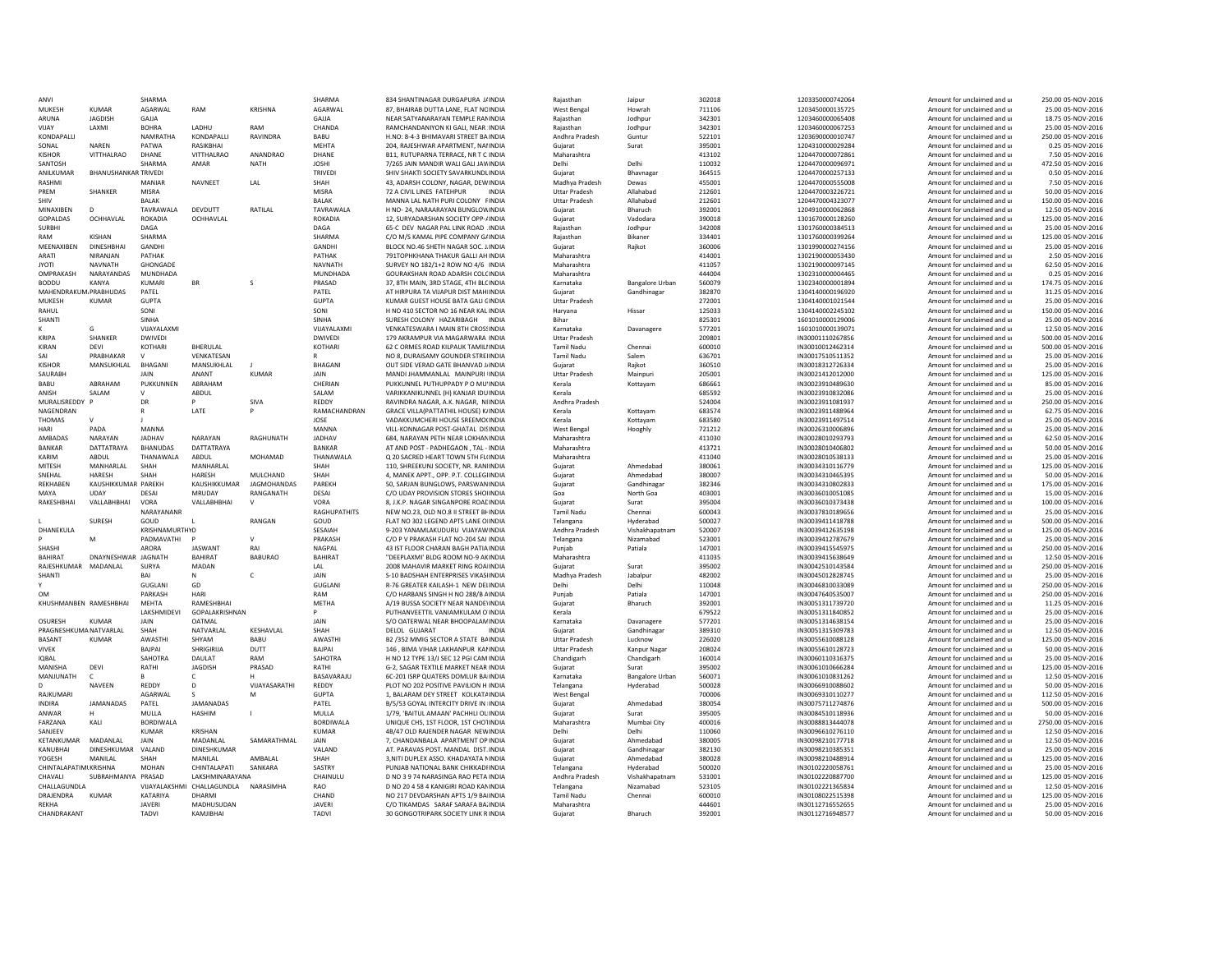| ANIANA                  |                         | KABRA            | ARVIND                  |                 | KABRA             | M/S KUCHAMAN ENTERPRISES 103 INDIA                                        | Raiasthan                   | Jaipur          | 302003           | IN30116030009105                     | Amount for unclaimed and u                               | 125.00.05-NOV-2016                   |
|-------------------------|-------------------------|------------------|-------------------------|-----------------|-------------------|---------------------------------------------------------------------------|-----------------------------|-----------------|------------------|--------------------------------------|----------------------------------------------------------|--------------------------------------|
| <b>IUGESH</b>           | CH                      | PFGU             |                         |                 | PEGU              | OTR NO C6 TYPE 6A 6TH ELBLOCK (INDIA                                      | Delhi                       | Delhi           | 110021           | IN30125028171949                     | Amount for unclaimed and u                               | 500.00 05-NOV-2016                   |
| JAYA                    |                         | <b>GHOSH</b>     | SANKAR                  | CH              | <b>GHOSK</b>      | BLOCK G 7/7 BHARAT CO OPERATIVINDIA                                       | <b>West Bengal</b>          | Howrah          | 711313           | IN30125028562770                     | Amount for unclaimed and u                               | 12.50 05-NOV-2016                    |
| RAKESH                  | NARFNDRABHAI DAVE       |                  |                         |                 | DAVE              | D/302 SECTOR -2 SUNCITY 200' FT SINDIA                                    | Gujarat                     | Ahmedabad       | 380058           | IN30127610321433                     | Amount for unclaimed and u                               | 175.00.05-NOV-2016                   |
| PATEL                   | DASHARATHBHAI VITHALDAS |                  |                         |                 | VITHALDAS         | C/O M/S DASHRATHLAL KANTILALINDIA                                         | Gujarat                     | Ahmedabad       | 380004           | IN30127615064754                     | Amount for unclaimed and u                               | 750.00 05-NOV-2016                   |
| MRSTRUPTIBEN IAYANTBHAI |                         | AMIN             | <b>JAYANTRHAI</b>       | RAOJIBHAI       | AMIN              | AT BAMANVA VIRSAD DIST ANANDINDIA                                         | Guiarat                     | Anand           | 388580           | IN30127630173439                     | Amount for unclaimed and u                               | 62.50.05-NOV-2016                    |
| VIJAY                   | <b>BHARAT</b>           | VERMA            | JAGDISH                 | SARAN           | VERMA             | PRABHU KUNJ B/H FIRE STATION BEINDIA                                      | Guiarat                     | Mahesana        | 384003           | IN30127630401839                     | Amount for unclaimed and u                               | 25.00 05-NOV-2016                    |
| DABHI                   | BHARATSINHJI            | SHANKARJ         |                         |                 | SHANKARJI         | DABHODA TA KHERALU DIST MEHSINDIA                                         | Gujarat                     | Mahesana        | 384325           | IN30127630520283                     | Amount for unclaimed and u                               | 25.00 05-NOV-2016                    |
| <b>BUTANI</b>           | <b>KUSHAGRA</b>         | G                | <b>GIRDHAR</b>          | к               | <b>BUTAN</b>      | PARAS NAGAR PORBANDAR<br>INDIA                                            | Gujarat                     | Rajkot          | 360575           | IN30127630528036                     | Amount for unclaimed and u                               | 25.00 05-NOV-2016                    |
| <b>DURLABHJI</b>        |                         | <b>THANKI</b>    | KANJI                   |                 | THANKI            | SHREERAM HOUSING SOCIETY GAN INDIA                                        | Gujarat                     | Rajkot          | 360578           | IN30127630624769                     | Amount for unclaimed and u                               | 12.50 05-NOV-2016                    |
| MAHESHKUMAR NARSINHBHAI |                         | MAKWANA          | NARSINHRHAI             | MADHARHAI       | MAKWANA           | 753 VANKAR VAS, NAWA WADAI, AINDIA                                        | Guiarat                     | Ahmedabad       | 380013           | IN30132110258601                     | Amount for unclaimed and u                               | 25.00.05-NOV-2016                    |
| <b>JAYANTILAL</b>       | MADHAVLAL               | SHAH             | MADHAVLAL               |                 | SHAH              | 12 BHAKTA PRAHLAD SOCIETY MANINDIA                                        | Gujarat                     | Ahmedabad       | 380008           | IN30132110376108                     | Amount for unclaimed and u                               | 12.50 05-NOV-2016                    |
| PRAVEEN                 |                         | GANDHI           | PRABHAT                 |                 | <b>KUMAR</b>      | 31/1, H.A.L. COLONY KANPUR<br><b>INDIA</b>                                | <b>Uttar Pradesh</b>        | Kanpur Naga     | 208007           | IN30133017880966                     | Amount for unclaimed and u                               | 250.00 05-NOV-2016                   |
| SUDARSHAN               |                         | <b>KMAHAJAN</b>  | RAM                     | RATAN           | MAHAJAN           | H.NO.5185 MODERN HOUSING CONNDIA                                          | Chandigarh                  | Chandigarh      | 160001           | IN30133018106198                     | Amount for unclaimed and u                               | 2500.00 05-NOV-2016                  |
| SUNILKUMAR              | MAHFNDRA                | AGRAWAI          | MAHENDRAKUMAR RATANI AI |                 | AGRAWAI           | SADAR BAZAR PARATWADA DIST A INDIA                                        | Maharashtra                 |                 | 444805           | IN30133018110810                     | Amount for unclaimed and u                               | 25.00.05-NOV-2016                    |
| RAVINDER                | <b>KUMAR</b>            | MAHESHWARI       | <b>LSHRIGOPI</b>        | KRISHNA         | MANDHANA          | H.NO60B PHASE II SAHEED KARNAIINDIA                                       | Puniab                      |                 | 141001           | IN30133018237789                     | Amount for unclaimed and u                               | 125.00 05-NOV-2016                   |
| <b>ASHOK</b>            |                         | SHAH             |                         |                 | JASHWANTLAL       | ASIAN TEMPO HOUSE L B S MARG NNDIA                                        | Maharashtra                 | Mumbai City     | 400086           | IN30133018683360                     | Amount for unclaimed and u                               | 25.00 05-NOV-2016                    |
| PARAG                   |                         | SHAH             |                         |                 | JASHWANTLAL       | ASIAN TEMPO HOUSE LBS MARG N/INDIA                                        | Maharashtra                 | Mumbai City     | 400086           | IN30133018686344                     | Amount for unclaimed and u                               | 25.00 05-NOV-2016                    |
| PATEL                   | PRAGNESHKUMA MANUBHAI   |                  | PATEL                   | MANUBHAI        | RANCHHODBHAI      | A 1/1 AMBIKA NIKETAN SOCIETY BJ NDIA                                      | Gujarat                     | Vadodara        | 393001           | IN30133018718331                     | Amount for unclaimed and u                               | 125.00 05-NOV-2016                   |
| PRAVIN                  |                         | AROTE            | KISANRAO                | Ŕ.              | AROTE             | 108.BLDG NO B 5 SONIGRA KESAR (INDIA                                      | Maharashtra                 |                 | 411057           | IN30133018828667                     | Amount for unclaimed and u                               | 125.00 05-NOV-2016                   |
| DIG                     | VIJAY                   | SINGH            | SRIPRASIDH              | NARAIN          | SINGH             | C/O SRI P. N. SINGH CHANDMARI RINDIA                                      | Bihar                       | Patna           | 800020           | IN30133018906452                     | Amount for unclaimed and u                               | 25.00 05-NOV-2016                    |
| KESHAV                  | LAL                     | <b>TANK</b>      | LATE                    | GOPAL           | <b>BHAI</b>       | NEAR SHITLA MANDIR KELKAR PARINDIA                                        | Chhattisgarh                | Raipur          | 492001           | IN30133019943421                     | Amount for unclaimed and u                               | 375.00 05-NOV-2016                   |
| MAHANAND                |                         | <b>MISHRA</b>    | LATEDEV                 | NATH            | MISHRA            | C/O RAM JAYPAL SINGH YADAV BUIINDIA                                       | Biha                        | Patna           | 800001           | IN30133020213984                     | Amount for unclaimed and u                               | 25.00 05-NOV-2016                    |
| SANJAY                  | CHANDULAL               | KOTADIA          | CHANDULAL               | NATHALAL        | KOTADIA           | B/9 DEVDARSHAN TOWER OPP SHAINDIA                                         | Gujarat                     | Ahmedabad       | 380015           | IN30148510346926                     | Amount for unclaimed and u                               | 50.00 05-NOV-2016                    |
| NARFSHRHAI              | $\epsilon$              | PATFI            | C.                      | C.              | PATFI             | 191/1. PATEL-VAS KOCHRAB ELLISEINDIA                                      | Guiarat                     | Ahmedabad       | 380006           | IN30148510359447                     | Amount for unclaimed and u                               | 75.00 05-NOV-2016                    |
| NARESH                  | TRAMBAKLAL              | KANANI           | TRAMBAKLAL              | PARSOTTAM       | KANANI            | FLAT NO 8 1ST FLOOR VANDANA BLINDIA                                       | Maharashtra                 | Mumbai City     | 400077           | IN30154917791174                     | Amount for unclaimed and u                               | 125.00 05-NOV-2016                   |
| SUCHARITA               | NANDAGOSWAMROUTH        |                  | PRADIP                  | <b>KUMAR</b>    | ROUTH             | VILL ALASH POST DHALBELUN P S K INDIA                                     | West Bengal                 | Hooghly         | 721424           | IN30154917803331                     | Amount for unclaimed and u                               | 25.00 05-NOV-2016                    |
| MEENA                   |                         | OBEROI           | RAJEEV                  |                 | OBERO             | 32/8 SARVA PALLI PURANA QILA LUNDIA                                       | <b>Uttar Pradesh</b>        | Lucknow         | 226001           | IN30154918670042                     | Amount for unclaimed and u                               | 1000.00 05-NOV-2016                  |
| <b>ASHOK</b>            | <b>KUMAR</b>            | KHURANA          | <b>HANS</b>             | RAJ             | KHURANA           | MD-1/362 LDA COLONY, SECTOR-D INDIA                                       | <b>Uttar Pradesh</b>        | Lucknow         | 226012           | IN30155720005327                     | Amount for unclaimed and u                               | 37.50 05-NOV-2016                    |
| KFWAI                   | <b>KRISHAN</b>          | SACHDEVA         | MULK                    | RAJ             | SAXENA            | D10, KRISHNA NAGAR KANPUR RO/INDIA                                        | <b>Uttar Pradesh</b>        | Lucknow         | 226023           | IN30155720115435                     | Amount for unclaimed and u                               | 25.00 05-NOV-2016                    |
| AKHILESH                | KUMAR                   | <b>GUPTA</b>     | VISHNU                  |                 | DAYAL             | BALDAU CHOWK ORAI JALAUN INDIA                                            | <b>Uttar Pradesh</b>        |                 | 285001           | IN30155720337480                     | Amount for unclaimed and u                               | 25.00 05-NOV-2016                    |
| KAMALESH                | CHANDRA                 | CHATURVEDI       | LATES                   |                 | CHATURVEDI        | 261/2-B. JAMUNA BIHAR INFRONT INDIA                                       | <b>Uttar Pradesh</b>        |                 | 281001           | IN30155720623242                     | Amount for unclaimed and u                               | 250.00 05-NOV-2016                   |
| RAJINI                  | M                       | <b>MENON</b>     | VIIAY                   |                 | <b>MENON</b>      | NATIONAL INSURANCE CO LTD DIVI INDIA                                      | Kerala                      | Thrissu         | 680001           | IN30163740125494                     | Amount for unclaimed and u                               | 50.00 05-NOV-2016                    |
| RAMU                    |                         | M                | MADHAVAIYENGAR T        |                 |                   | 5. KAMASHIPURA AGRAHARAM SININDIA                                         | <b>Tamil Nadu</b>           | Madurai         | 625001           | IN30163740173303                     | Amount for unclaimed and u                               | 2.50 05-NOV-2016                     |
| <b>NAINI</b>            | M                       | $\mathbf{H}$     | P                       |                 | MOOTHFDATH        | MANAGING DIRECTOR SRI NARAYA INDIA                                        | Kerala                      |                 | 679121           | IN30163740649209                     | Amount for unclaimed and u                               | 250.00 05-NOV-2016                   |
| RAJESH                  |                         | SHAH             | KANTILAL                |                 | SHAH              | 2, AYODHYA NAGAR B/H NANDANVINDIA                                         | Guiarat                     | Gandhinagar     | 389350           | IN30164510258097                     | Amount for unclaimed and u                               | 125.00 05-NOV-2016                   |
| SANDIPBHAI              | VIPINBHAI               | PANDYA           | <b>VIPINBHAI</b>        |                 | PANDYA            | 1519/1, MOTI VASAN SERI, SARASP INDIA                                     | Guiarat                     | Ahmedabad       | 380018           | IN30166110023158                     | Amount for unclaimed and u                               | 250.00 05-NOV-2016                   |
| KULWANT                 | SINGH                   | BALI             | DHANWANTSINGH           |                 | BALI              | CHECK SRONGSOO P/O SILIGAM VI/INDIA                                       | Jammu and Kashmir           | Anantnag        | 192129           | IN30169610259330                     | Amount for unclaimed and u                               | 50.00 05-NOV-2016                    |
|                         |                         | RANGASAMYE       |                         |                 | BALASUBRAMANIAM   | NO 10. N N PETTAI STREET DHARAP INDIA                                     | <b>Tamil Nadu</b>           | Erode           | 638656           | IN30169610626764                     | Amount for unclaimed and u                               | 25.00 05-NOV-2016                    |
| MAHESH                  | <b>KUMAR</b>            | CHIRANIA         | <b>HIRA</b>             | LAL             | CHIRANIA          | OM BASHTRALAYA SADAR BAZAR (INDIA                                         | Jharkhand                   |                 | 833201           | IN30174010274384                     | Amount for unclaimed and u                               | 125.00 05-NOV-2016                   |
|                         |                         | MUTHUSAMY        | RAMAMOORTHY             |                 | P                 | NO 2 KUTHUKKAL SWAMY KOIL STFINDIA                                        | <b>Tamil Nadu</b>           | Tiruchirapalli  | 628202           | IN30177410260165                     | Amount for unclaimed and u                               | 125.00 05-NOV-2016                   |
| AJIT                    |                         | <b>KUMAR</b>     | LATE                    | PARTAF          | RAJ               | 658/7 C. STREET NO 21 PUNJAB MAINDIA                                      | Puniab                      |                 | 141001           | IN30184610122753                     | Amount for unclaimed and u                               | 25.00 05-NOV-2016                    |
| IAI                     |                         |                  |                         |                 |                   |                                                                           |                             |                 |                  |                                      |                                                          |                                      |
|                         | N                       | <b>JOHN</b>      | N                       |                 | <b>JOHN</b>       | PARKLAND APARTMENTS-G 43/145 INDIA                                        | Kerala                      | Kottayam        | 682017           | IN30189510004330                     | Amount for unclaimed and u                               | 12.50 05-NOV-2016                    |
|                         | <b>SARALA</b>           | BAI              |                         |                 | BALACHANDRAN      | B-108, OFFICE QUARTERS BEML NA INDIA                                      | Karnataka                   | Kolar           | 563115           | IN30189510124582                     | Amount for unclaimed and u                               | 25.00 05-NOV-2016                    |
| SHRINIWAS               | MADHIKAR                | KFKAN            | M                       | M               | <b>KFKAN</b>      | BARSHI ROAD CHAMPAVATI NAGAHNDIA                                          | Maharashtra                 |                 | 431122           | IN30189510784213                     | Amount for unclaimed and u                               | 25.00.05-NOV-2016                    |
| <b>BIPINCHANDRA</b>     | CHHOTUBHAI              | PATEL            | CHHOTUBHAI              | <b>HARIBHA</b>  | PATEL             | RADHA KRISHNA POLE AT N POST S INDIA                                      | Gujarat                     | Bharuch         | 392035           | IN30199110143150                     | Amount for unclaimed and u                               | 125.00 05-NOV-2016                   |
| DAWAR                   | POONAM                  | NIRAJ            | DAWAR                   |                 | <b>NIRAJ</b>      | 16, INDRAPRASTA BUNGLOWS NR. INDIA                                        | Guiarat                     | Ahmedabad       | 380054           | IN30201710051045                     | Amount for unclaimed and u                               | 25.00 05-NOV-2016                    |
| MEENA                   | DEEPAK                  | SAMANT           | DEEPAK                  | RAGHUVE         | SAMANT            | 230, BIG SPLASH, SHIVAJI CHOWK, !INDIA                                    | Maharashtra                 | Mumbai City     | 400705           | IN30216410046317                     | Amount for unclaimed and u                               | 12.50 05-NOV-2016                    |
| CHAND                   |                         | MOHAMMED         | <b>NISAR</b>            |                 | <b>MOHD</b>       | 58, M.I.A. (1ST PHASE) BASNI JODHINDIA                                    | Raiasthan                   | Jodhour         | 342001           | IN30216410217616                     | Amount for unclaimed and u                               | 275.00 05-NOV-2016                   |
| SMITABEN                | BHASKARBHAI             | PANDYA           | BHASKARBHAI             |                 | PANDYA            | 1519 / 1 MOTI VASAN SHERI SHAHEINDIA                                      | Guiarat                     | Ahmedabad       | 380018           | IN30220110182496                     | Amount for unclaimed and u                               | 250.00 05-NOV-2016                   |
| SAVITA                  |                         | SINGH            | RANG                    | <b>BIHAR</b>    | SINGH             | W/O RANA RANBIR SINGH, T N SIN(INDIA                                      | <b>Bihar</b>                | Bhagalpur       | 812001           | IN30226911068223                     | Amount for unclaimed and u                               | 200.00 05-NOV-2016                   |
| AMBAR                   |                         | CHAKRABARTY      | BHABANATH               |                 | CHAKRABARTY       | C/O-BHABANATH CHAKRABORTY, 8 INDIA                                        | <b>West Bengal</b>          | Malda           | 732101           | IN30226911578561                     | Amount for unclaimed and u                               | 25.00 05-NOV-2016                    |
| <b>BINU</b>             |                         | MANI             |                         |                 | MANI              | 147/6. AMBATTUKUNNEL, VALAKOIINDIA                                        | Kerala                      | Kottayam        | 682316           | IN30226911923068                     | Amount for unclaimed and u                               | 43.50 05-NOV-2016                    |
| <b>ADITYA</b>           |                         | MISHRA           | SHIV                    | PRASAD          | MISHRA            | MISHRA MILL STORES COLLECTORG INDIA                                       | <b>Uttar Pradesh</b>        | Allahahad       | 212601           | IN30226912232962                     | Amount for unclaimed and u                               | 43.75 05-NOV-2016                    |
| SAKSHI                  |                         | AHLUWALIA        | CHFTAN                  |                 | AHLUWALIA         | H.NO.1521, SECTOR 33-D. CHANDUNDIA                                        | Chandigarh                  | Chandigarh      | 160047           | IN30231620012286                     | Amount for unclaimed and u                               | 200.00 05-NOV-2016                   |
| VYSHNAVI                |                         |                  | SREE                    | HARI            | G                 | DOOR NO 27-1-25 C L N CHARI STRIINDIA                                     | Telangana                   | Nizamabad       | 523001           | IN30232410354419                     | Amount for unclaimed and u                               | 125.00 05-NOV-2016                   |
|                         | RAMESH                  | BABU             | KV                      | SUBBA           | <b>RAO</b>        | C/O SAHARA INDIA, D NO 16 II ND FINDIA                                    | <b>Tamil Nadu</b>           | Chennai         | 600017           | IN30232410364525                     | Amount for unclaimed and u                               | 12.50 05-NOV-2016                    |
| KAMLESH                 | PANACHAND               | SUKHADIA         | PANACHAND               | AMBALAL         | <b>SUKHADIA</b>   | HATHI KANDOI NI KHADKI, AT. PO.- INDIA                                    | Gujarat                     |                 | 387620           | IN30238120010683                     | Amount for unclaimed and u                               | 125.00 05-NOV-2016                   |
| <b>DEVESH</b>           | KUMAR                   | SHARMA           | <b>LATES</b>            | ĸ               | SHARMA            | 176 TARIN BAHADUR GANI SHREE LINDIA                                       | <b>Uttar Pradesh</b>        | Shahiahannur    | 242001           | IN30240410097445                     | Amount for unclaimed and u                               | 587.50 05-NOV-2016                   |
| CHETANA                 | SUNIL                   | AMIN             | SUNIL                   |                 | AMIN              | 902 HIMALI TOWER BLOCK NO 1 NNDIA                                         | Guiarat                     | Ahmedabad       | 380015           | IN30246110050547                     | Amount for unclaimed and u                               | 250.00 05-NOV-2016                   |
| ANANDIIWAI A            |                         | PIYUSHBHAI       | ANANDJIWALA             |                 | <b>GOVINDBHAI</b> | GOVT OUTERS, NR S P HIGH SCHOOINDIA                                       | Guiarat                     | Gandhinagar     | 389260           | IN30258210016359                     | Amount for unclaimed and u                               | 50.00 05-NOV-2016                    |
| <b>VIRPARA</b>          |                         | DHANJIBHAI       | VIRPARA                 |                 | VASHRAM           | MANGAL JAYOT SOCIETY, SANTRANNDIA                                         | Gujarat                     | Gandhinagar     | 389260           | IN30258210016622                     | Amount for unclaimed and u                               | 50.00 05-NOV-2016                    |
| SHOBHA                  |                         | <b>BANSAL</b>    | SATISH                  |                 | <b>BANSAL</b>     | HEERA SINGH NAGAR GALL SERVICE INDIA                                      | Puniab                      |                 | 151204           | IN30267930425660                     | Amount for unclaimed and u                               | 500.00 05-NOV-2016                   |
| <b>ASHISH</b>           | <b>BABURHAL</b>         | MACHHI           | <b>BABUBHAI</b>         | <b>BHAYABHA</b> | <b>MACHHI</b>     | BEHIND MAHENDRA APT BUILD VIDINDIA                                        | Maharashtra                 | Mumbai Suburban | 401602           | IN30267931006764                     | Amount for unclaimed and u                               | 250.00 05-NOV-2016                   |
| <b>VIVEK</b>            | YASHWANT                | PATIL            | YASHWANT                | DATTATRAY       | PATIL             | FLAT NO 3 BALAJI RESIDENCY NEAFINDIA                                      | Maharashtra                 |                 | 416007           | IN30267932195498                     | Amount for unclaimed and u                               | 40.00 05-NOV-2016                    |
| SHASH                   |                         | ARORA            | s                       | s.              | ARORA             | H NO 43 FIRST FLOOR CHARAN BAGINDIA                                       | Punjab                      | Patiala         | 147001           | IN30267932906873                     | Amount for unclaimed and u                               | 140.25 05-NOV-2016                   |
| ANIL                    | <b>KUMAR</b>            | <b>KINNOO</b>    | AJEET                   | SINGH           | VERMA             | FLAT NO 69 INDIRANAGAR COLONY INDIA                                       | Uttarakhand                 | Dehradun        | 248006           | IN30267933268176                     | Amount for unclaimed and u                               | 375.00 05-NOV-2016                   |
|                         |                         | <b>BHARATHI</b>  |                         |                 | SETHURAMAN        | B1/311 PURVANCHAL SILVER CITY 2INDIA                                      | <b>Uttar Pradesh</b>        | Ghaziabad       | 201306           | IN30267933752388                     | Amount for unclaimed and u                               | 113.50 05-NOV-2016                   |
| <b>RATILAI</b>          | CHIMANI AI              | PARMAR           | CHIMANI AI              | MADHAVI AI      | PARMAR            | B 67 ASHRAY SOCIETY BHOLAV BH/INDIA                                       | Guiarat                     | Bharuch         | 392001           | IN30267933834583                     | Amount for unclaimed and u                               | 7.50 05-NOV-2016                     |
| SHAIKH                  | <b>IAVED</b>            | ABDULLATIF       | ABDULLATIF              | KARIM           | SHAIKH            | AKLUJ ROAD A/P/T MALSHIRAS SOIINDIA                                       | Maharashtra                 |                 | 413101           | IN30267936153255                     | Amount for unclaimed and u                               | 25.00 05-NOV-2016                    |
| MODI                    | SHITALBHEN              |                  |                         |                 | MODI              | PLOT NO 11 RADHAKRISHNA SOCIE INDIA                                       | Guiarat                     | Bharuch         | 392012           | IN30267936384260                     | Amount for unclaimed and u                               | 150.00 05-NOV-2016                   |
| LILADHAR                |                         | <b>NEGI</b>      | <b>BP</b>               |                 | <b>NEGI</b>       | C-12. WEST VINOD NAGAR GALI NOINDIA                                       | Delhi                       | Delhi           | 110092           | IN30282210111347                     | Amount for unclaimed and u                               | 125.00 05-NOV-2016                   |
| ATUL                    | <b>KUMAR</b>            | <b>GUPTA</b>     | ASHOK                   | KIIMAR          | GUPTA             | <b>B-14. TELPAL SINGH ENCLAVE DELHINDIA</b>                               | <b>Uttar Pradesh</b>        |                 | 250005           | IN30290240773524                     | Amount for unclaimed and u                               | 25.00.05-NOV-2016                    |
| DAVENDRA                |                         | VERMA            | AJEET                   | SINGH           | VERMA             | FLAT NO 64 PLOT NO 3 SECTOR NO INDIA                                      | Delhi                       | Delhi           | 110045           | IN30290241416069                     | Amount for unclaimed and u                               | 662.50 05-NOV-2016                   |
| RAHUI                   |                         | <b>GUPTA</b>     | NARFSH                  | KUMAR           | GUPTA             | HOUSE NO 949 PRESS STREET JAGA INDIA                                      | Harvana                     | Yamuna Nagar    | 135003           | IN30290242669343                     | Amount for unclaimed and u                               | 7.50 05-NOV-2016                     |
| ASHOK                   | <b>KUMAR</b>            | DUBEY            | RAJ                     | DEO             | DUBEY             | AKALA NEW COLONY MURDAHAN \INDIA                                          | <b>Uttar Pradesh</b>        |                 | 221202           | IN30290243513519                     | Amount for unclaimed and u                               | 250.00 05-NOV-2016                   |
| PRAN                    | SHANKAR                 | <b>JOSHI</b>     | SHAMJI                  |                 | <b>JOSHI</b>      | A-28, GUJARAT APPARTMENTS PAR INDIA                                       | Delhi                       | Delhi           | 110034           | IN30294310080660                     | Amount for unclaimed and u                               | 125.00 05-NOV-2016                   |
| SANDEER<br>MAN          | KUMAR<br>MOHAN          | SHARMA<br>MITTAI | <b>SURFSH</b><br>NANAK  | KUMAR<br>CHAND  | SHARMA<br>MITTAI  | MICROSEC COMMERZE LIMITED SHINDIA<br>BA-27- BLOCK-B-A (WEST) SHALIMAINDIA | <b>West Bengal</b><br>Delhi | Delhi           | 700019<br>110088 | IN30297810037996<br>IN30299410001690 | Amount for unclaimed and u<br>Amount for unclaimed and u | 1.25 05-NOV-2016<br>4.25 05-NOV-2016 |